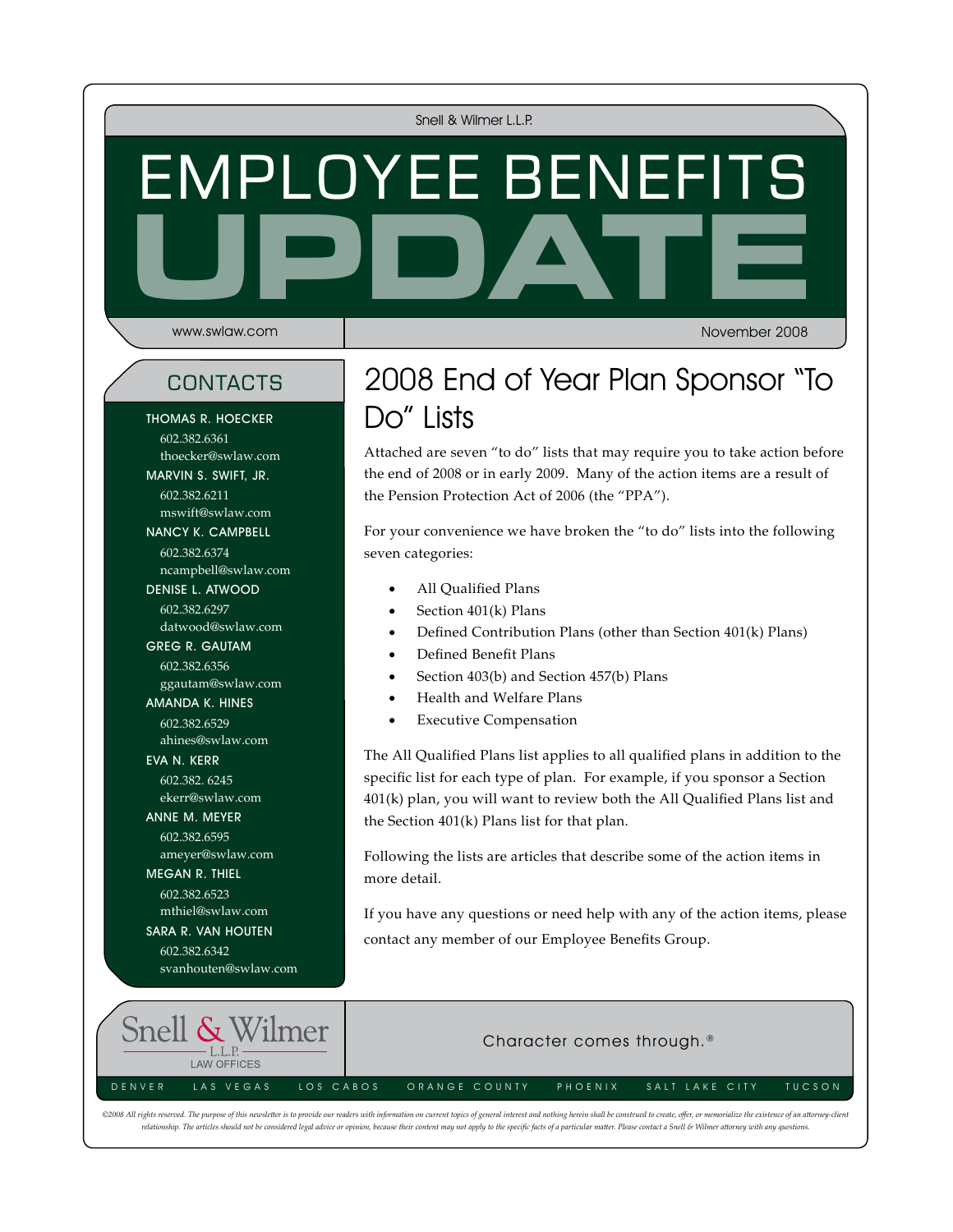#### All Qualified Plans "To Do" List

- **Adopt Design Changes by End of Plan Year:**  If you made any design changes to the plan during the year, you generally must amend your plan to reflect those design changes by the last day of the 2008 plan year (i.e., December 31, 2008 for calendar year plans).
- **Adopt EGTRRA Restatement if in Cycle C:** If your qualified plan is individually designed and falls in Cycle C (i.e., the employer identification number associated with the plan ends in 3 or 8, or you have made a Cycle C election) you must restate the plan on or before December 31, 2008 and submit the plan for an EGTRRA determination letter on or before January 31, 2009. We previously sent detailed information about EGTRRA restatements to those clients who have asked us to be responsible for keeping their plans updated.
- **Review 2009 Plan Limits:** Familiarize yourself with the 2009 plan limits and make system changes as needed. See "*Retirement Plan Limits for 2009*" on page 15 for more information.
- **Adopt Amendments Complying with the Final Section 415 Regulations:** As reported in our *2007 End of Year Plan Sponsor "To Do" Lists*, the final regulations under Section 415 of the Internal Revenue Code (the "Code"), which were issued in 2007, made a number of technical changes to the Section 415 limits. The changes are effective for limitation years beginning on or after July 1, 2007 (i.e., January 1, 2008 for calendar year limitation years). For plans that have a calendar year limitation year/plan year/tax year, the mandatory Section 415 changes must be adopted by the due date for filing the employer's 2008 tax return, which would be at some point in 2009. However, just recently the IRS indicated that the optional Section 415 provisions must be adopted by the end of the plan year that

includes the effective date (i.e., December 31, 2008 for plans with a calendar year limitation year and plan year.) If we prepare your qualified plan documents, we will send you a Section 415 amendment before the appropriate deadline. If someone else prepares your plan documents, you should check with your document preparer to confirm that they will timely amend your plan for Section 415.

- **Adopt Pension Protection Act Amendments:**  The Pension Protection Act of 2006 (the "PPA") made many changes that impact qualified plans. We have previously reported on those changes in our *2006* and *2007 End of Year Plan Sponsor "To Do" Lists.* Some of the PPA changes took effect as early as the date the PPA was enacted, August 17, 2006, while others had delayed effective dates. The PPA included a helpful provision that allows all PPA amendments, whether mandatory or optional, to be adopted by the last day of the 2009 plan year (i.e., December 31, 2009 for plans with calendar year plan years). Accordingly, all plan sponsors must adopt a conforming PPA amendment, reflecting how the plan has been administered on the various PPA changes, by the end of the 2009 plan year. If we prepare your qualified plan documents, we will send you a PPA amendment before the appropriate deadline. If someone else prepares your plan documents, you should check with your document preparer to confirm that they will timely amend your plan for the PPA.
- **Comply with HEART Act Changes:** The Heroes Earnings Assistance and Relief Tax Act of 2008 (the "HEART Act") made changes that impact qualified plans. Some of the changes are mandatory (e.g., plans must provide additional death benefits, other than benefit accruals, when a participant dies during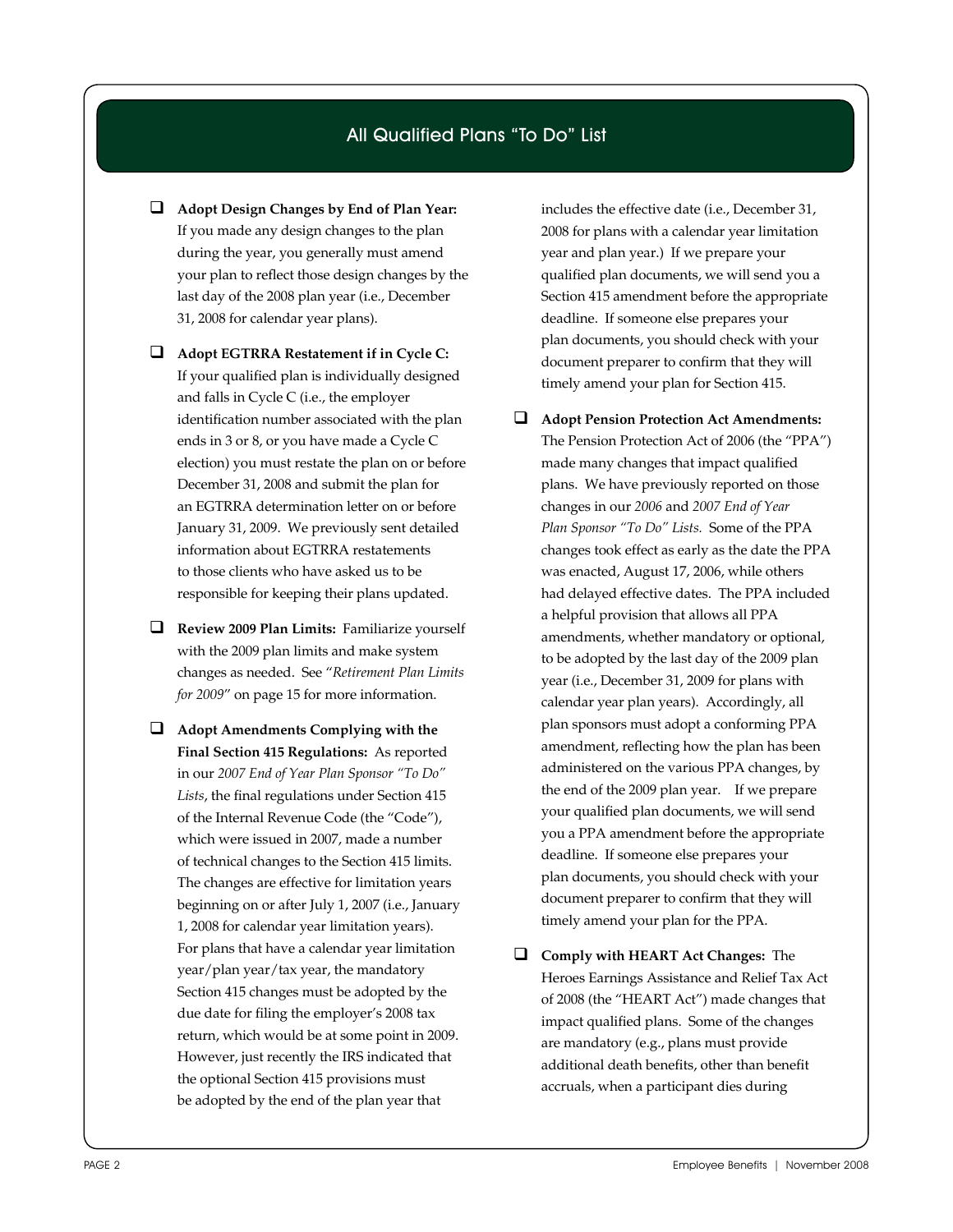#### All Qualified Plans "To Do" List (continued)

active military duty, and differential wage payments must be treated as compensation) and others are optional (e.g., plans may provide contributions or benefit accruals if a participant dies or becomes disabled during active military duty). Some of the changes took effect as early as January 1, 2007, while others are effective January 1, 2009. Plan sponsors should familiarize themselves with the changes, determine whether any benefits must be provided retroactively, and make adjustments to plan administration on a goingforward basis. Plan sponsors must adopt a conforming amendment by the end of the 2010 plan year. See *"Heroes Earnings Assistance and Relief Tax Act of 2008"* on pages 16 to 18 for more information.

- **Consider Amending Qualified Plans to Clarify Definition of Spouse:** As reported in our *September 2008 Employee Benefits Update*, with same-sex marriages now being performed in a number of states and Canada, it is only a matter of time before you will be asked whether you provide same-sex spouse benefits. Regardless of whether you do or do not want to provide same-sex spouse benefits, you should review the definition of "spouse" in your qualified plans. If you do not want to provide same-sex spouse benefits, you should amend your plans to adopt a Defense of Marriage Act ("DOMA") definition of spouse. If you do want to provide same-sex spouse benefits, plan amendments may also be needed. However, in some instances, DOMA prevents same-sex spouses from being treated the same as opposite-sex spouses. For example, a same-sex spouse cannot be treated as a spouse for certain purposes under the Code, including the required minimum distribution rules and the qualified joint and survivor annuity requirements.
- **Consider Whether the New Aggregation Rules for Tax Exempt Entities Apply:** In addition to the Code's controlled group rules and affiliated service group rules, organizations that are exempt from tax under Code Section 501(a) also have to determine if any other entities should be aggregated for plan testing purposes using new common control rules that apply to tax exempt entities effective for plan years after December 31, 2008. Plan amendments may also be necessary if a plan generally allows participation by members of the controlled group and affiliated service group, but wants to exclude members under the new tax exempt common control rules from participating in the plan. See *"New Aggregation Rules for Tax Exempt Entities"* on pages 18 and 19 for more information.
- **Update Notice to Participants of Consequences of Failing to Defer:** Section 411(a)(11) of the Code requires plan sponsors to provide participants with a notice of the right to defer distributions from a qualified plan. Effective for plan years beginning on or after December 31, 2006, the PPA also required plan sponsors to provide participants with a notice of consequences of failing to defer receipt of a qualified plan distribution. Plan sponsors must make a reasonable attempt at complying with the new requirements until the final regulations are issued. The IRS has issued proposed regulations that plan sponsors may follow to comply with these regulations. See *"IRS Issues Proposed Regulations on Notice to Participants of Consequences of Failing to Defer Receipt of Qualified Plan Distributions"* on pages 20 and 21 for more information.
- **Conflicted Plan Fiduciaries Should Review Investment Advice Programs:** The PPA provides that otherwise conflicted plan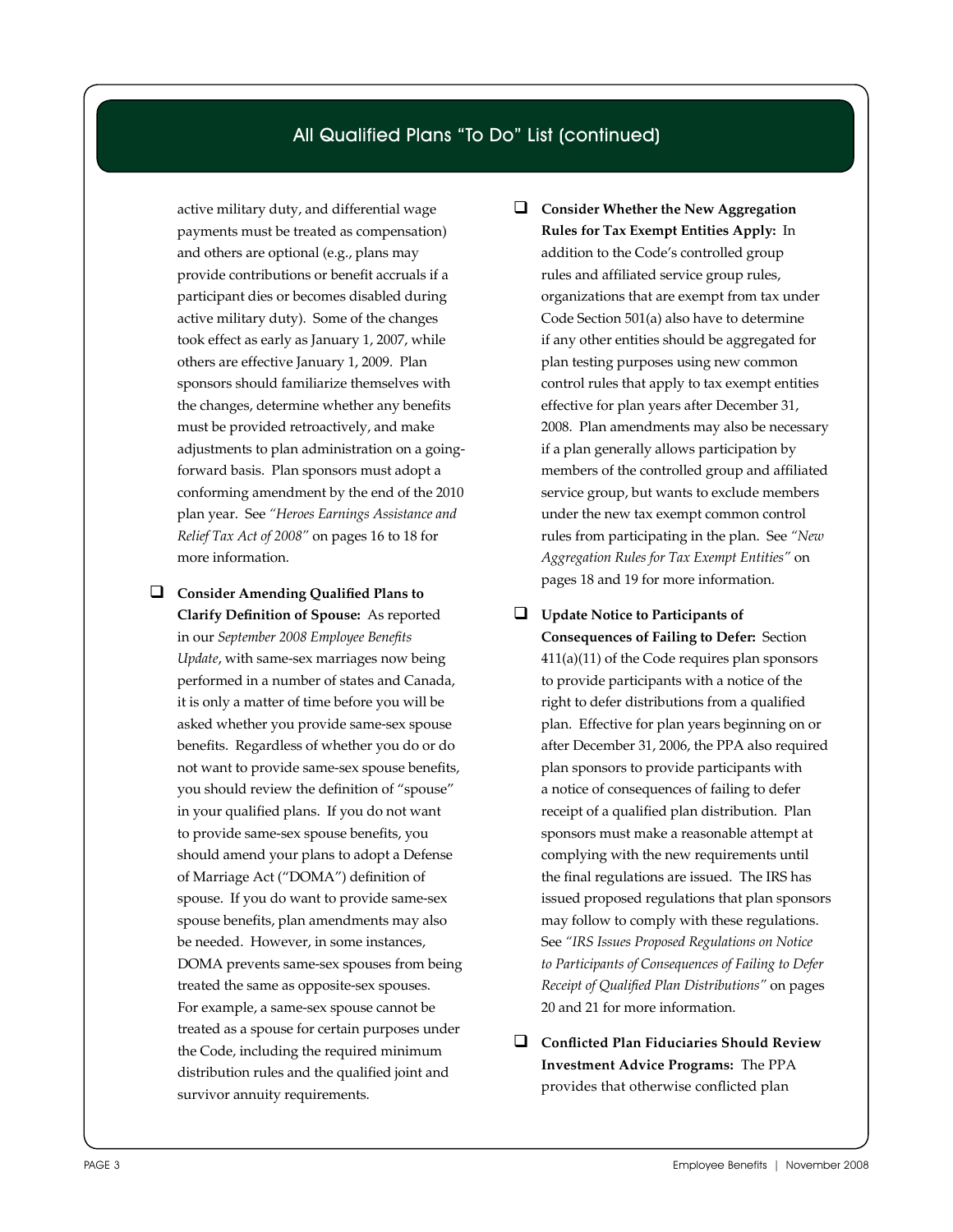#### All Qualified Plans "To Do" List (continued)

fiduciaries may provide investment advice pursuant to an "eligible investment advice arrangement." The PPA permits fiduciary advisers to provide investment advice based on "generally accepted investment theories" if the fees received by the fiduciary do not vary depending on the investment option selected. Alternatively, the PPA permits fiduciary advisers to provide investment advice pursuant to an unbiased computer model. See *"Department of Labor Issues Proposed Regulations and Class Exemptions Relating to Investment Advice"* on pages 21 and 22 for more information.

 **Begin Identifying Service Provider Contracts To Which New Fee Disclosure Rules Apply:** ERISA provides relief from the prohibited transaction rules for contracts or arrangements for the provision of services between an ERISA plan and a party in interest. In order to be eligible for this relief, the contract or arrangement must be reasonable, the services must be necessary for the establishment or operation of the plan, and the plan cannot pay more than reasonable compensation for the services. The Department of Labor ("DOL") issued proposed regulations that govern the service provider fee disclosures that must be included in the service provider contract in order for the contract to be considered "reasonable" under ERISA. The proposed regulations do not become effective until 90 days after the publication of the final regulations. We expect the DOL to issue final regulations before the end of 2008, which means these new rules will likely take effect during the first quarter of 2009. In the meantime, plan sponsors should consider starting to identify service provider contracts to which the new rules apply. We will

send more information regarding the new disclosure rules in a subsequent *Employee Benefits Update*.

 **Comply with New Rules Requiring Disclosure of Plan and Investment-Related Information for Participant Directed Individual Account Plans:** The DOL issued proposed regulations under ERISA Section 404(a) and proposed changes to the regulations under ERISA Section 404(c) regarding a plan fiduciary's duty to disclose information, including fee and expense information. These regulations apply only to participants in participant directed individual account plans. The proposed rules require disclosure of certain "plan-related" and "investment-related" information to participants on a regular and periodic basis. The DOL published a model comparative chart that serves as a safe harbor for satisfying the "investment-related" disclosure requirements. The proposed regulations are effective for plan years beginning on or after January 1, 2009. Plan sponsors should consider checking with their third party administrator ("TPA") to confirm that the TPA will assist them in complying with these new rules. We will send more information regarding the new disclosure rules in a subsequent *Employee Benefits Update*.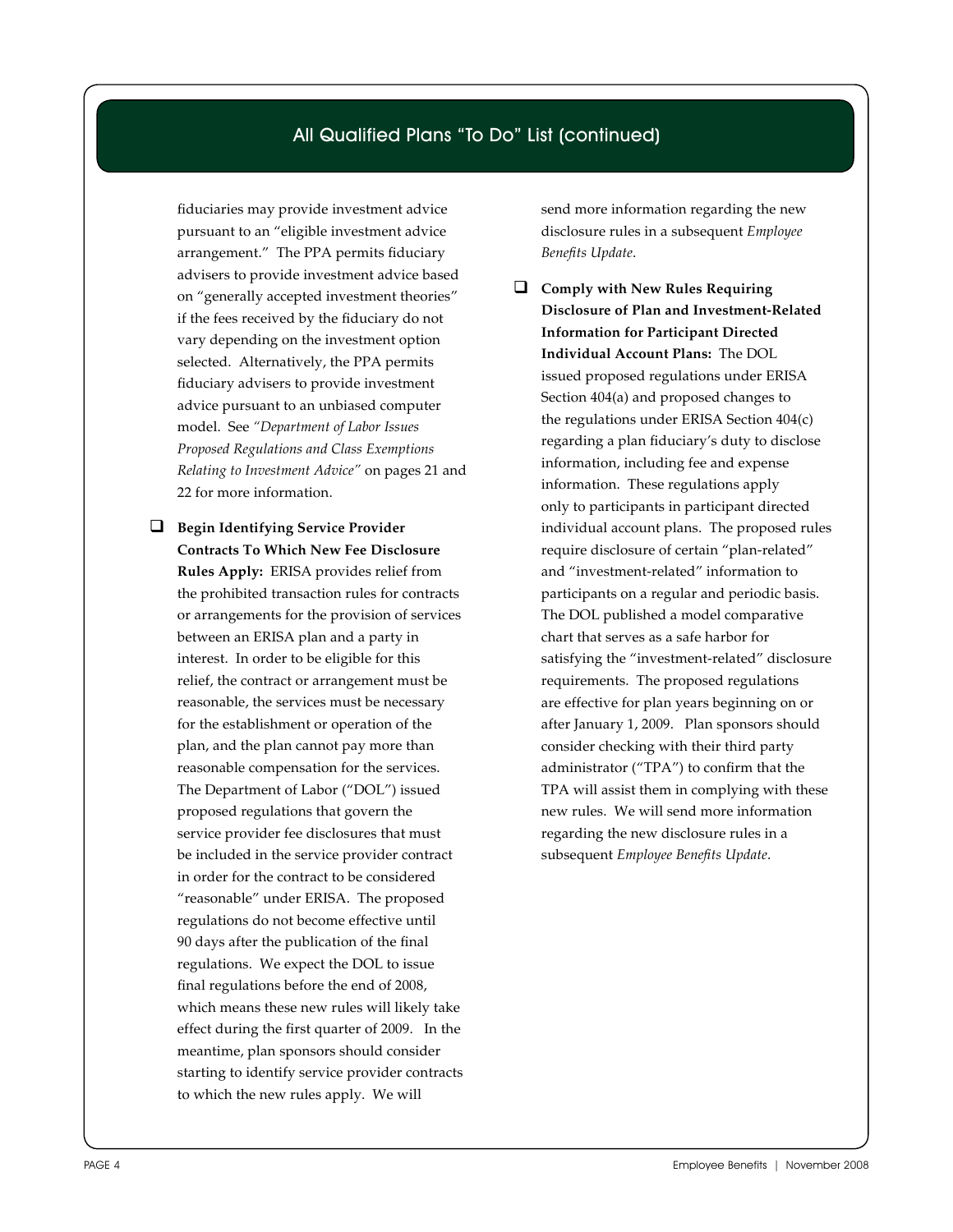#### Section 401(k) Plans "To Do" List

- **Comply with Items on All Qualified Plans List:** The items on the All Qualified Plans list also apply to Section 401(k) plans.
- **Provide Section 401(k)/401(m) Safe Harbor Notice by December 2, 2008 for Calendar**  Year Plans: As a reminder, if your plan has a Section 401(k)/401(m) contribution safe harbor, you must provide the safe harbor notice at least 30 days, but not more than 90 days, before the beginning of each plan year (i.e., December 2, 2008 for calendar year plans)*.*
- **Provide Annual Automatic Enrollment Notice by December 2, 2008 for Calendar Year Plans:** As a reminder, for those of you who have adopted an automatic contribution arrangement, an eligible automatic contribution arrangement ("EACA"), or a qualified automatic contribution arrangement ("QACA"), or any combination thereof, you must give an annual automatic enrollment notice at least 30 days, but not more than 90 days, before the beginning of each plan year (i.e., December 2, 2008 for calendar year plans).
- **Provide Annual Qualified Default Investment Alternative Notice by December 2, 2008 for Calendar Year Plans:** In our 2007 *End of Year Plan Sponsor "To Do" Lists* we reported on the new default investment safe harbor, which is known as a qualified default investment alternative ("QDIA"). As a reminder, for those of you who are relying on the QDIA safe harbor, you must give an annual notice at least 30 days, but not more than 90 days, before the beginning of each plan year (i.e., December 2, 2008 for calendar year plans).
- **If Adding Qualified Automatic Contribution Arrangement or Eligible Automatic Contribution Arrangement for 2009, Adopt Amendment Before the 2009 Plan Year:** As

reported in our *2007 End of Year Plan Sponsor "To Do" Lists*, plans may add QACAs and EACAs to plans for plan years beginning on or after January 1, 2008. Currently, neither a QACA nor an EACA may be adopted mid-year. Accordingly, if you wish to add a QACA or an EACA to your plan for the 2009 plan year, you must adopt an amendment by December 31, 2008 for calendar year plans.

 **Adopt Amendment Conforming Section 401(k) Definition of Compensation:** As reported in our *2007 End of Year Plan Sponsor "To Do" Lists*, effective for plan years beginning on or after July 1, 2007 (i.e., January 1, 2008 for calendar year plans), Section 401(k) elective deferrals may only be made with respect to compensation that qualifies as compensation under Code Section 415(c)(3). Due to changes to the Section 415 regulations, the types of compensation from which Section 401(k) elective deferrals may be made has changed. You should consider reviewing plan terms and administration to determine whether any posttermination compensation was impermissibly included in your Section 401(k) definition of compensation and, at the same time, consider whether you wanted to revise your definition to allow deferrals on some or all of the posttermination compensation on which Section 401(k) elective deferrals are now permitted (such as regular or overtime pay that is paid within a specified timeframe after termination). If you made any changes to your Section 401(k) definition of compensation, you must adopt a conforming amendment by the end of the plan year in which the change is effective (i.e., December 31, 2008 for calendar year plans). If we prepare your qualified plan documents, please let us know as soon as possible if you made any changes to your Section 401(k) definition of compensation so we may prepare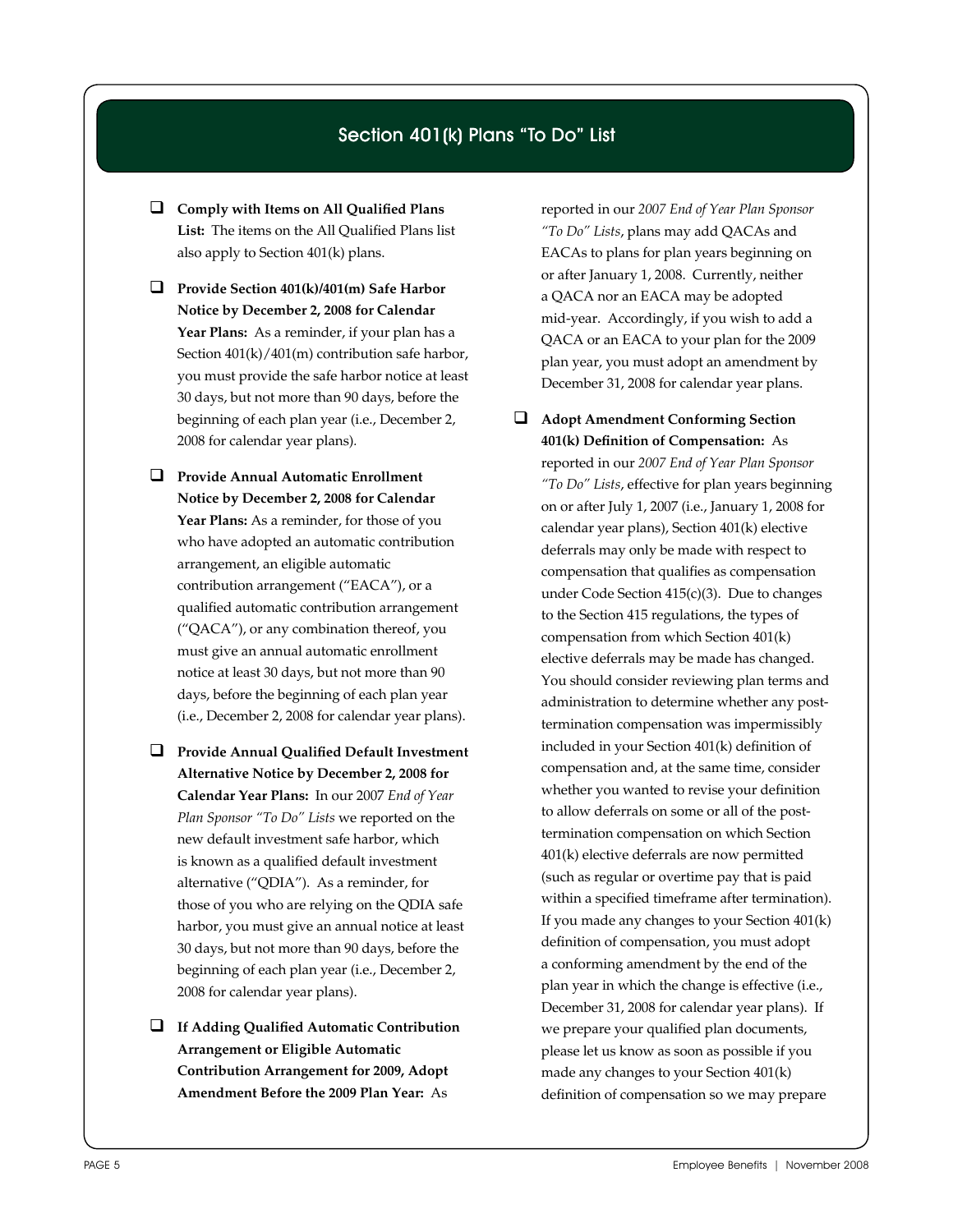#### Section 401(k) Plans "To Do" List (continued)

an amendment. If someone else prepares your plan documents, you should check with your document preparer to confirm that they will timely amend your plan for any changes you have made to your Section 401(k) definition of compensation.

 **Comply with Additional HEART Act Changes:** In addition to the Heroes Earnings Assistance and Relief Tax Act of 2008 (the "HEART Act") changes listed on the *All Qualified Plans "To Do" List,* Section 401(k) plans must allow for distributions of elective deferrals to participants who are on active military duty in certain circumstances. In addition, the HEART Act made permanent the exception from the 10% early withdrawal penalty for qualified reservist distributions that had expired December 31, 2007. While plan sponsors must generally adopt a conforming amendment by the end of the 2010 plan year, if a plan sponsor wants to retroactively add a qualified reservist distribution, the plan must be amended to make this change by the end of the 2009 plan year. See *"Heroes Earnings Assistance and Relief Tax Act of 2008"* on pages 16 to 18 for more information.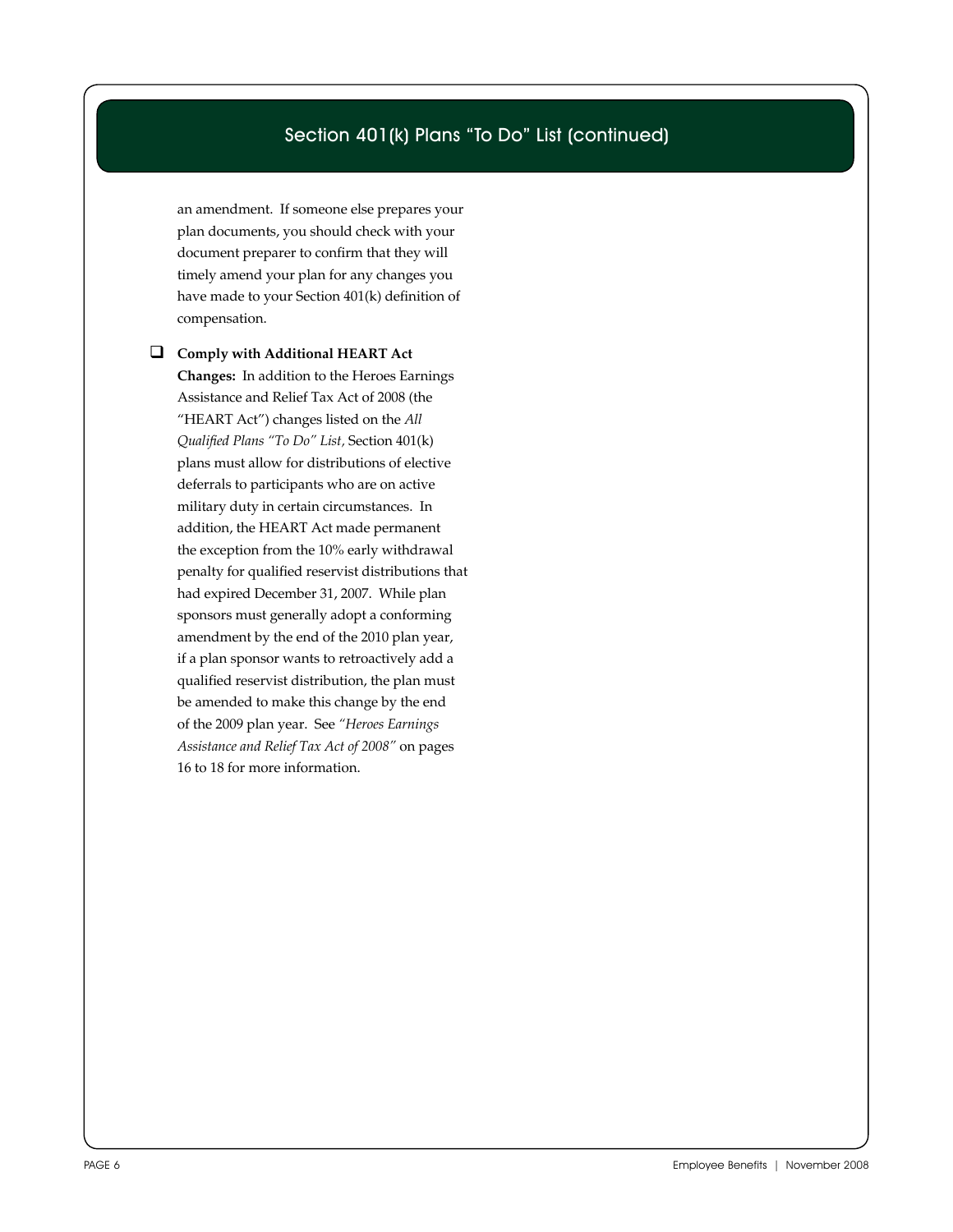### Defined Contribution Plans (Other Than Section 401(k) Plans) "To Do" List

 **Comply with Items on All Qualified Plans List:** The items on the All Qualified Plans list also apply to defined contribution plans.

 **Provide Annual Qualified Default Investment Alternative Notice by December 2, 2008 for Calendar Year Plans:** In our 2007 *End of Year Plan Sponsor "To Do" Lists* we reported on the new default investment safe harbor, which is known as a qualified default investment alternative ("QDIA"). As a reminder, for those of you who are relying on the QDIA safe harbor, you must give an annual notice at least 30 days, but not more than 90 days, before the beginning of each plan year (i.e., December 2, 2008 for calendar year plans).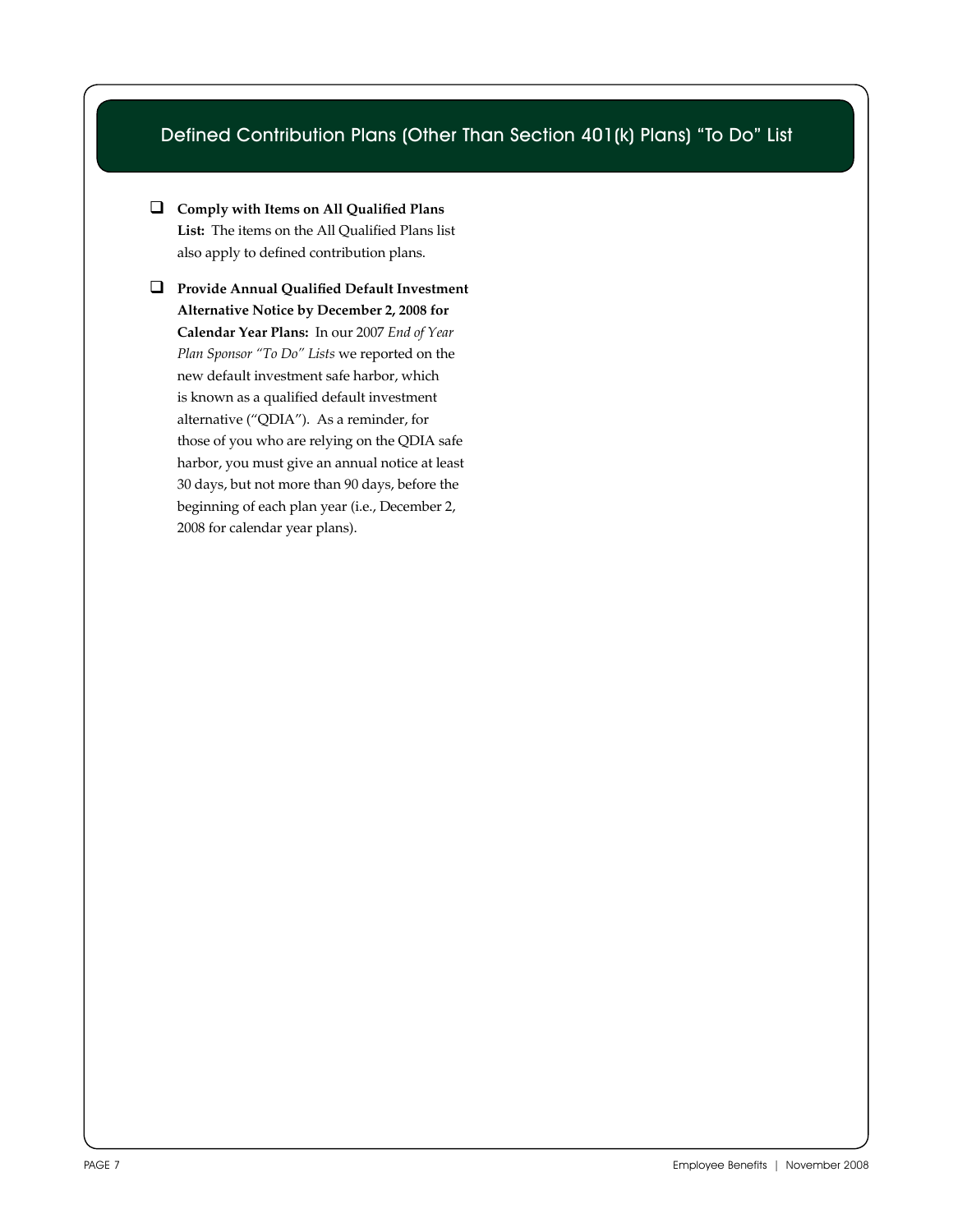#### Defined Benefit Plans "To Do" List

- **Comply with Items on All Qualified Plans List:** The items on the All Qualified Plans list also apply to defined benefit plans.
- **Comply with Annual Funding Notice to Participants:** The Pension Protection Act of 2006 (the "PPA") requires single employer defined benefit plan sponsors to provide participants with an annual notice of the plan's funding status. The plan administrator is required to send a notice each year to participants, beneficiaries, labor organizations representing participants, and the Pension Benefit Guaranty Corporation (the "PBGC"). The notice must include detailed information on the plan's funding, including but not limited to, the plan's funding target attainment percentage for the current year and the two preceding years, and a statement of the plan's funding policy and asset allocation. The notice must be provided within 120 days of the end of the plan year to which the notice relates, although plans with fewer than 100 participants do not have to provide the notice until the Form 5500 annual report is due for the plan year. This notice requirement is effective for plan years beginning after December 31, 2007.
- **Comply with Participant Notice Requirement if Adjusted Funding Target Attainment Percentage is less than 80%:** In addition to the annual funding notice described above, Section 101(j) of ERISA requires a plan administrator to provide a notice to participants if the plan is subject to a restriction on payment of benefits. Certain exceptions exist if, under the terms of the plan, no participant accrued additional benefits under the plan on or after September 1, 2005. This notice requirement is effective for plan years beginning after December 31, 2007. You should check with your plan actuary

regarding the funding levels of your plan. If your plan falls below these funding levels, please contact us for assistance in preparing the participant notice.

- **Comply with PBGC Notice Requirement if Funding Target Attainment Percentage is less than 80%:** The PPA requires plan sponsors of defined benefit plans to notify the PBGC if the plan has a funding target attainment percentage of less than 80%. The PPA also requires additional funding information as part of the notice. The PBGC notice requirements are effective for years beginning after December 31, 2007. You should check with your plan actuary regarding the implementation and impact of these new rules.
- **Provide Pension Benefit Statement:** In our *May 2007 Employee Benefits Update* we reported that the PPA now requires defined benefit plans to automatically provide benefit statements to participants and increases the amount of information that benefit statements must include. Defined benefit plans are generally required to provide benefit statements at least once every three years. As a reminder, the first benefit statement is due for the 2009 plan year (i.e., must be furnished within 45 days of the end of the 2009 plan year) unless you previously elected to take advantage of the alternative notice requirement.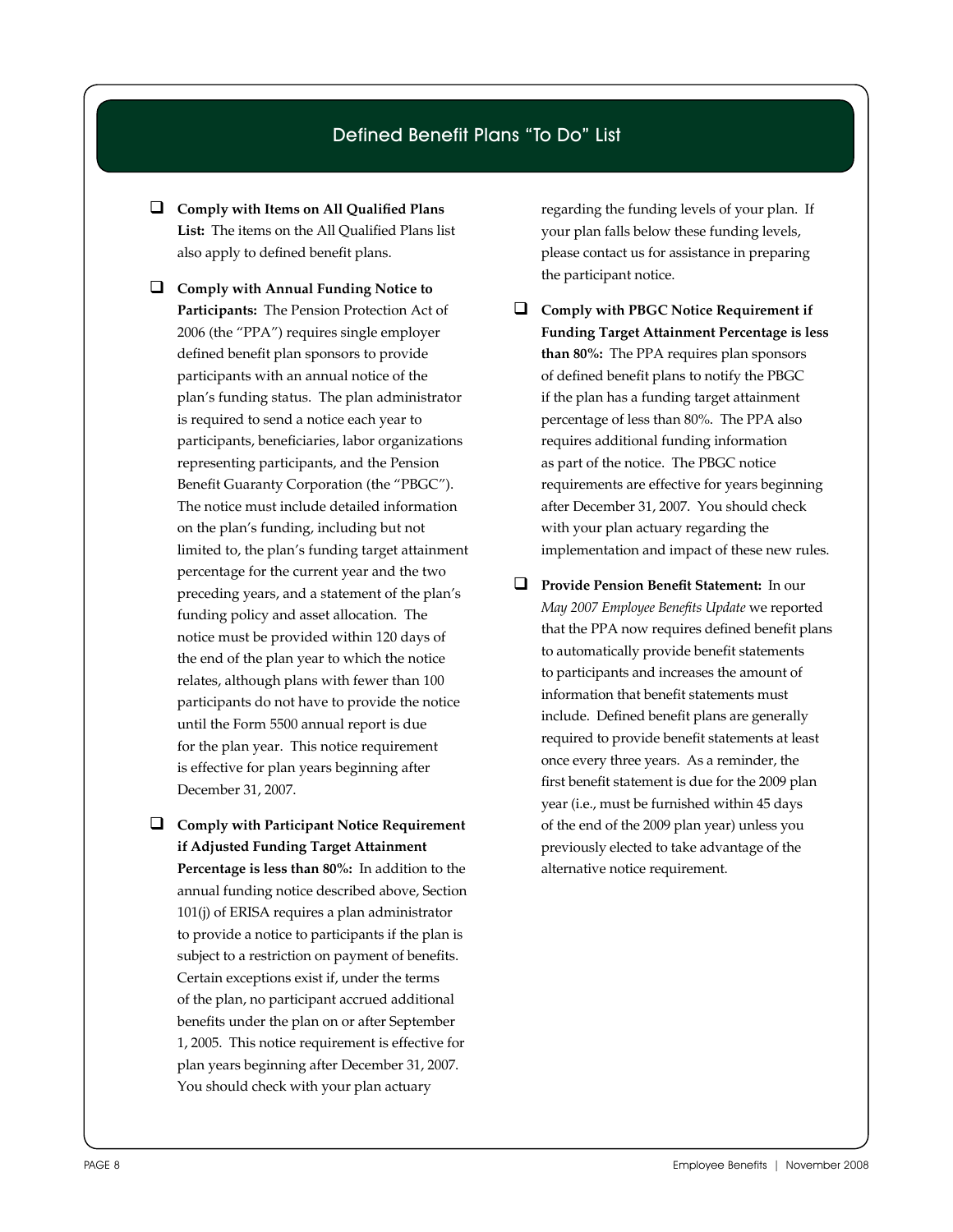#### Section 403(b) and Section 457(b) Plans "To Do" List

- **Adopt a Written Section 403(b) Plan by December 31, 2008:** Under the new Section 403(b) final regulations, for the very first time, Section 403(b) programs are required to be maintained pursuant to a written plan, which both in form and operation, satisfies the Section 403(b) requirements and contains all the terms and conditions for eligibility, limitations, and benefits under the plan. Plan sponsors of Section 403(b) programs must adopt a formal plan by December 31, 2008, subject to certain transition rules that apply to collectively bargained plans and church plans. Plan sponsors will also have to enter into appropriate service agreements and information sharing agreements with vendors who issue annuity contracts and custodial accounts under the plan.
- **Comply with Additional HEART Act Changes:**  In addition to the Heroes Earnings Assistance and Relief Tax Act of 2008 (the "HEART Act") changes listed on the *All Qualified Plans "To Do" List,* Section 403(b) and Section 457(b) plans must allow for distributions of elective deferrals to participants who are on active military duty in certain circumstances. In addition, the HEART Act made permanent the exception from the 10% early withdrawal penalty for qualified reservist distributions under a Section 403(b) plan that had expired December 31, 2007. While plan sponsors must generally adopt a conforming amendment by the end of the 2010 plan year, if a Section 403(b) plan sponsor wants to retroactively add a qualified reservist distribution, the plan must be amended to make this change by the end of the 2009 plan year. See *"Heroes Earnings Assistance and Relief Tax Act of 2008"* on pages 16 to 18 for more information.
- **Consider Whether the New Aggregation Rules for Tax Exempt Entities Apply:** In addition to the Internal Revenue Code's controlled group rules and affiliated service group rules,

organizations that are exempt from tax under Section 501(a) also have to determine if any other entities should be aggregated for plan testing purposes using new common control rules that apply to tax exempt entities effective for plan years after December 31, 2008. Plan amendments may also be necessary if a plan generally allows participation by members of the controlled group and affiliated service group, but wants to exclude members under the new tax exempt common control rules from participating in the plan. See *"New Aggregation Rules for Tax Exempt Entities"* on pages 18 and 19 for more information.

 **Begin Identifying Service Provider Contracts To Which New Fee Disclosure Rules Apply:** ERISA provides relief from the prohibited transaction rules for contracts or arrangements for the provision of services between an ERISA plan and a party in interest. In order to be eligible for this relief, the contract or arrangement must be reasonable, the services must be necessary for the establishment or operation of the plan, and the plan cannot pay more than reasonable compensation for the services. The Department of Labor ("DOL") issued proposed regulations that govern the service provider fee disclosures that must be included in the service provider contract in order for the contract to be considered "reasonable" under ERISA. The proposed regulations do not become effective until 90 days after the publication of the final regulations. We expect the DOL to issue final regulations before the end of the year, which means these new rules will likely take effect during the first quarter of 2009. In the meantime, plan sponsors should consider starting to identify service provider contracts to which the new rules apply. We will send more information regarding the new disclosure rules in a subsequent *Employee Benefits Update*.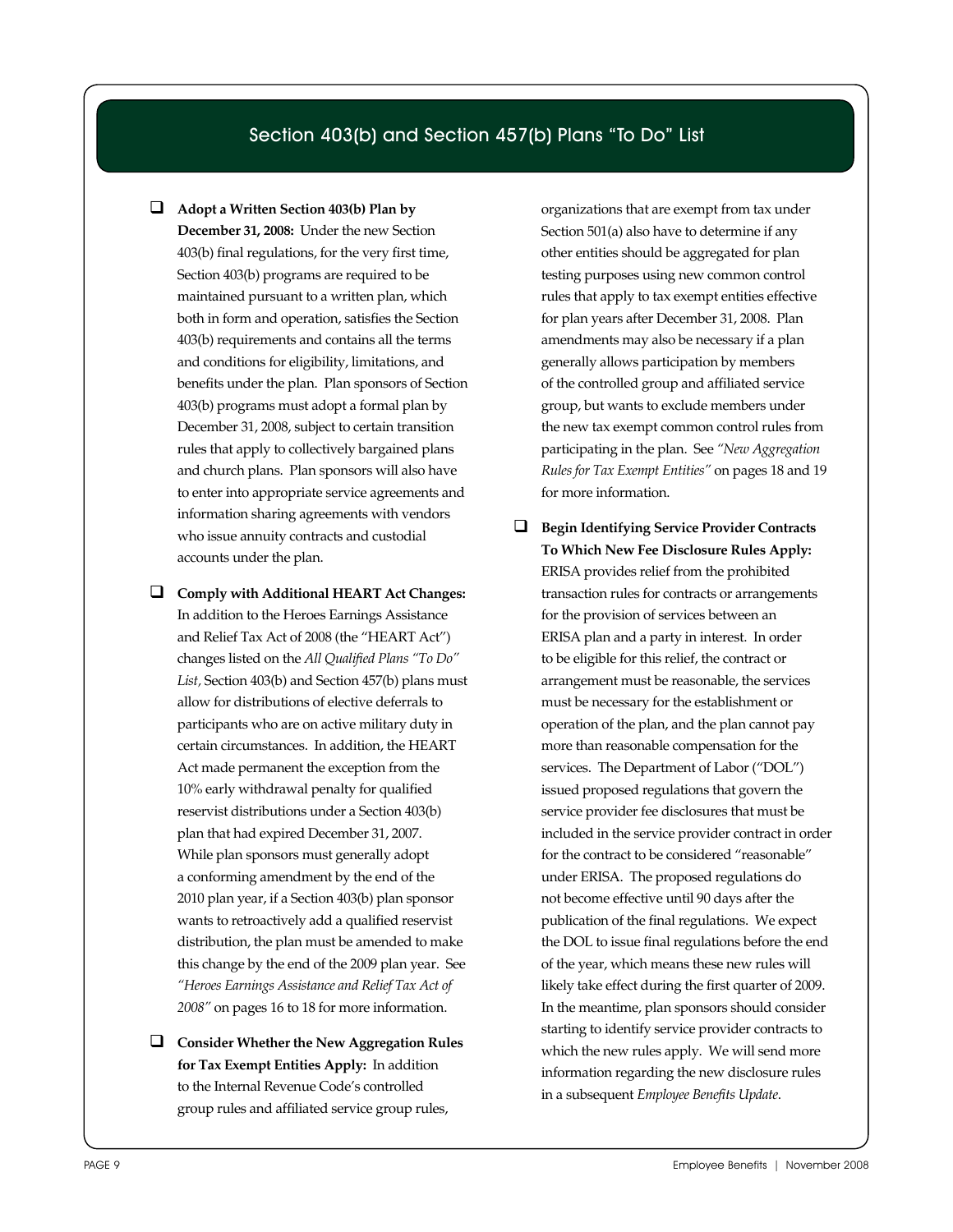#### Health and Welfare Plans "To Do" List

- **Amend Health Plans to Comply with New Mental Health Parity Rules:** The Emergency Economic Stabilization Act ("EESA") prohibits employer group health plans from adopting limitations on mental health treatment, financial requirements, or out-of-network limits unless comparable limits apply to medical and surgical benefits. This new rule provides truer mental health parity than the current mental health parity rules. The new mental health parity rules are effective for plan years beginning more than one year after October 3, 2008 (i.e., January 1, 2010 for calendar year plans). EESA also repeals the sunset provision in the current mental health parity provisions effective January 1, 2009, which means that the current mental health parity rules will continue in effect until the new mental health parity rules become effective. The new mental health parity rules do not apply to employers with fewer than 50 employees. Amendments to comply with the new mental health parity rules should be adopted before the rules take effect (i.e., December 31, 2009 for calendar year plans).
- **Amend Health Plans to Comply with Michelle's Law:** The newly-enacted "Michelle's Law" requires group health plans to continue coverage for dependent college students who take medically necessary medical leave for up to one year or if earlier, the date on which coverage would otherwise end under the plan. Any notice regarding a requirement for certification of student status must include a description of the requirements for continued coverage during a medically necessary leave. A \$100 per day excise tax may be assessed for failure to comply. Michelle's Law is effective for plan years beginning more than one year on or after October 9, 2008 (i.e., January 1, 2010 for calendar year plans) and to

medically necessary leaves beginning during such plan years. Amendments to comply with Michelle's law should be adopted before the rules take effect (i.e., December 31, 2009 for calendar year plans).

 **Amend Health Plans to Comply with GINA:**  As reported in our *September 2008 Legal Alert*, the Genetic Information Nondiscrimination Act of 2008 ("GINA") prohibits genetic discrimination in two general areas: (1) employment; and (2) health insurance. Title I of GINA prohibits group health plans and health insurance issuers from discriminating on the basis of genetic information with respect to eligibility, premiums, and contributions and applies to group health plans for plan years beginning after May 21, 2009 (i.e., January 1, 2010 for calendar year plans). Title II prohibits employers from discriminating on the basis of genetic information in employment decisions and acquiring genetic information except in limited circumstances (which will impact wellness programs) and is effective on November 21, 2009. Genetic information is broadly defined to include information about the genetic tests of an employee and the employee's family members, as well as the employee's family medical history. Family members is also broadly defined to include dependents (or eligible dependents) under the employer's group health plan and fourth degree relatives of the employee or the employee's dependents. Employers will have to examine their group health plans, wellness programs, and employment practices and make the necessary changes to comply with GINA. Group health plan amendments to comply with GINA should be adopted before the rules take effect (i.e., December 31, 2009 for calendar year plans).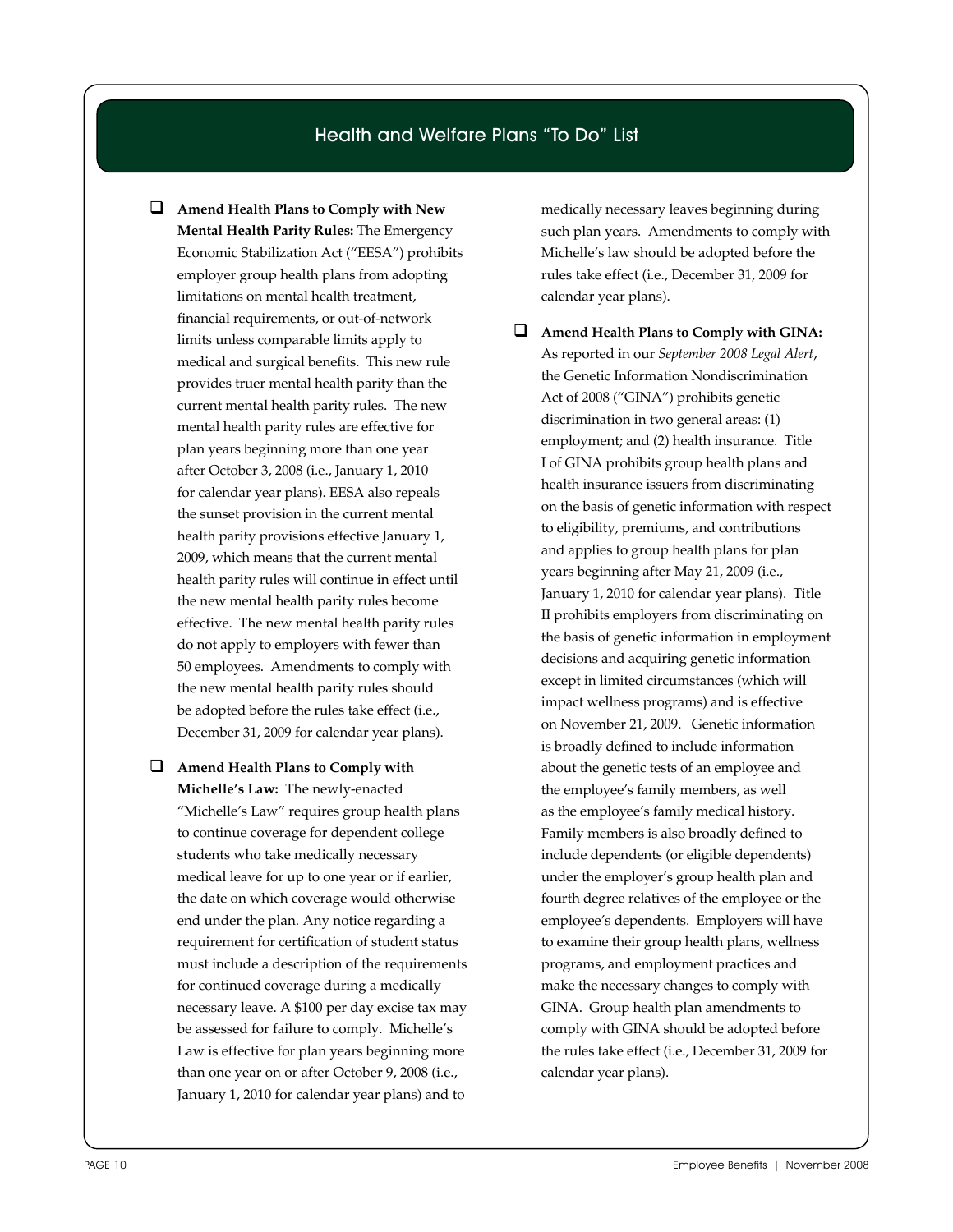#### Health and Welfare Plans "To Do" List (continued)

**Consider Amending Plans to Clarify** 

**Definition of Spouse:** As reported in our *September 2008 Employee Benefits Update*, with same-sex marriages now being performed in a number of states and Canada, it is only a matter of time before you will be asked whether you provide same-sex spouse benefits. Regardless of whether you do or do not want to provide same-sex spouse benefits, you should review the definition of "spouse" in your qualified plans. Employers also should review their insurance policies to determine whether they have any hidden same-sex spouse benefits and/or domestic partner benefits and notify participants regarding such benefits. If you do not want to provide same-sex spouse benefits, you should amend your plans to adopt a Defense of Marriage Act ("DOMA") definition of spouse. If you do want to provide same-sex spouse benefits, plan amendments may also be needed. However, in some instances, DOMA prevents samesex spouses from being treated the same as opposite-sex spouses. For example, a same-sex spouse cannot be treated as a spouse for certain purposes under the Internal Revenue Code (the "Code"), such as the change in status rules under a cafeteria plan.

 **Update Your Medicare Part D Creditable Coverage Notice**: As previously reported in our *September 2005 Employee Benefits Update*, the Medicare Prescription Drug, Improvement, and Modernization Act of 2003 requires group health plans that provide prescription drug coverage to notify Medicare Part D eligible individuals whether their prescription drug coverage is at least actuarially equivalent to Medicare Part D coverage. As explained in our earlier newsletter, Medicare Part D creditable coverage notices must be provided at various times to participants and Centers for Medicare

and Medicaid Services ("CMS"). CMS posted revised model notices on its website that may be used after June 15, 2008. Although most of the changes are cosmetic, plan sponsors should consider updating their Medicare Part D creditable coverage notices to reflect the changes recently made by CMS.

 **Comply With Medicare Secondary Payer Mandatory Reporting Requirements:** The Medicare, Medicaid, and SCHIP Extension Act of 2007 ("MMSEA") adds new mandatory reporting requirements for group health plans and for liability insurance (including self-insurance), no-fault insurance, and workers' compensation. Under the MMSEA, a group health plan's insurer or third party administrator, or if a plan is self-funded and self-administered, the plan administrator or another plan fiduciary, must: (1) obtain from the plan sponsor and participants such information as the Secretary may specify to identify situations where the group health plan is a primary plan to Medicare; and (2) report such information to the Secretary in the form and the manner, including frequency, specified by the Secretary. On August 1, 2008, CMS published a Supporting Statement that outlines the data elements that must be reported to CMS. The data elements must be electronically reported to CMS quarterly. The effective date for group health plans is January 1, 2009. Instructions are published at

#### http://www.cms.hhs.gov/MandatoryInsRep/. The penalty for failing to report the required data elements is \$1,000 per day of

noncompliance for each individual for which information should have been submitted. Plan sponsors should check with their insurers and third party administrators to confirm that they will comply with these new requirements.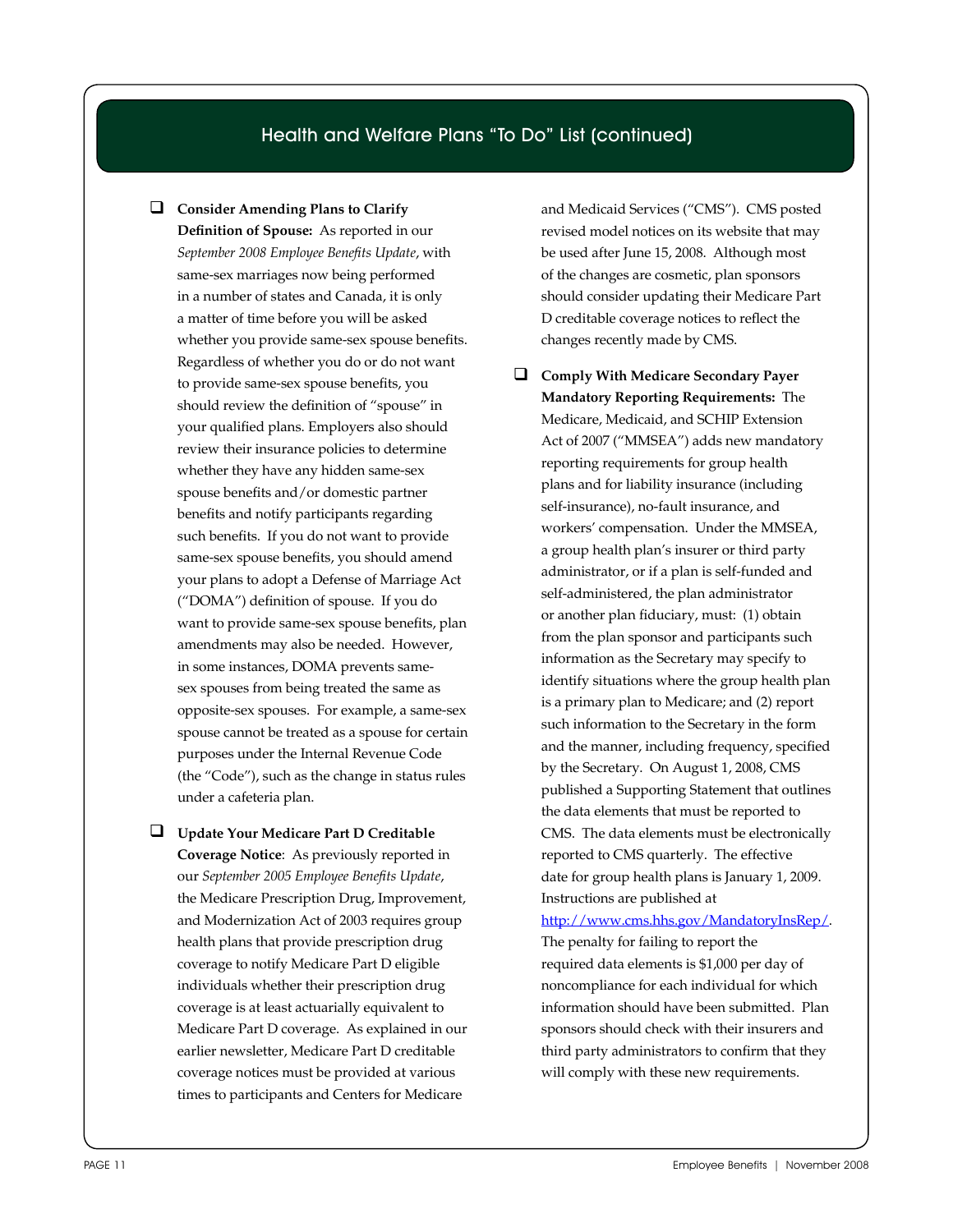#### Health and Welfare Plans "To Do" List (continued)

- **Consider Whether to Allow Qualified Reservist Distributions from Health Flexible Spending Accounts:** The Heroes Earnings Assistance and Relief Tax Act of 2008 amends Code Section 125 to allow employers to provide qualified reservist distributions from health FSAs to employees who are called to military duty for 180 or more days or indefinitely. See *"Heroes Earnings Assistance and Relief Tax of 2008"* on pages 16 to 18 for more information.
- **Amend Cafeteria Plans to Comply with Section 125 Regulations:** The IRS issued proposed Section 125 regulations in 2007. The proposed regulations were supposed to apply to plan years beginning on or after January 1, 2009, which would have required calendar year plans to be amended by December 31, 2008 to comply with the new rules. The IRS is still working on the final regulations and has indicated they will be issued before the end of the year. The IRS has informally indicated that because of the delay in issuing the final regulations, the regulations will instead apply to plan years beginning on or after January 1, 2010. This means calendar year plans will have to be amended by December 31, 2009 to comply with the final regulations. If we have previously prepared a cafeteria plan for you and you would like us for us to update it to comply with the final regulations, please let us know as soon as possible. If someone else prepared your cafeteria plan, you should check with that document preparer to confirm that they will timely amend your cafeteria plan when the final regulations are issued.
- **Consider Whether the New Aggregation Rules for Tax Exempt Entities Apply:** In addition to the Code's controlled group rules and affiliated service group rules, organizations that are exempt from tax under Code Section

501(a) also have to determine if any other entities should be aggregated for plan testing purposes using new common control rules that apply to tax exempt entities effective for plan years after December 31, 2008. Plan amendments may also be necessary if a plan generally allows participation by members of the controlled group and affiliated service group, but wants to exclude members under the new tax exempt common control rules from participating in the plan. See *"New Aggregation Rules for Tax Exempt Entities"* on pages 18 and 19 for more information.

 **Begin Identifying Service Provider Contracts To Which New Fee Disclosure Rules Apply:** ERISA provides relief from the prohibited transaction rules for contracts or arrangements for the provision of services between an ERISA plan and a party in interest. In order to be eligible for this relief, the contract or arrangement must be reasonable, the services must be necessary for the establishment or operation of the plan, and the plan cannot pay more than reasonable compensation for the services. The Department of Labor ("DOL") issued proposed regulations that govern the service provider fee disclosures that must be included in the service provider contract in order for the contract to be considered "reasonable" under ERISA. The proposed regulations do not become effective until 90 days after the publication of the final regulations. We expect the DOL to issue final regulations before the end of the year, which means these new rules will likely take effect during the first quarter of 2009. In the meantime, plan sponsors should consider starting to identify service provider contracts to which the new rules apply. We will send more information regarding the new disclosure rules in a subsequent *Employee Benefits Update*.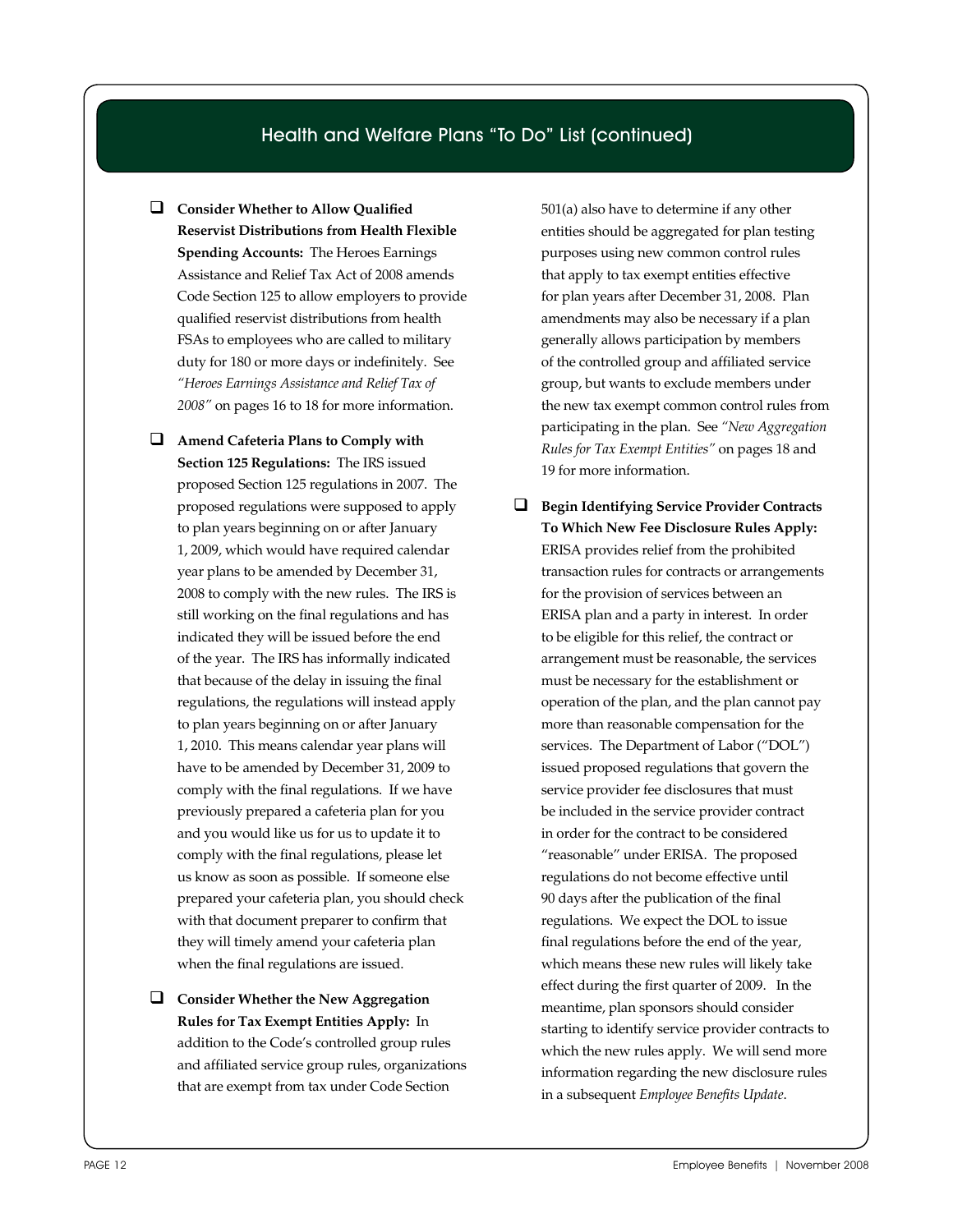#### Executive Compensation "To Do" List

- **Nonqualified Deferred Compensation Plans Must be Amended by December 31, 2008 to Comply with Section 409A:** The transition rule for amending plans to comply with the new Section 409A deferred compensation rules ends December 31, 2008. Beginning January 1, 2009, all plans or arrangements subject to Section 409A must be in writing and must at least: (1) address the time and form of payment and when the payment will be made in accordance with the six permissible payment events; (2) require written elections be made in accordance with the Section 409A regulations; and (3) for public companies, the plan or arrangement must provide for a six-month delay for payment on account of a separation from service.
- **Identify Plans or Arrangements Subject to Section 409A:** To comply with the new Section 409A deferred compensation rules, an employer must identify all plans or arrangements subject to these new rules. Any plan that provides a service provider with a currently enforceable right to receive compensation in the future is potentially subject to Section 409A. Examples of plans or arrangements subject to Section 409A include traditional deferred compensation plans, employment agreements with severance provisions, change in control agreements, multi-year bonus plans or arrangements, stock plans offering restricted stock units or performance units, and stock options or stock appreciation rights with deferral features (including below market grants).
- **Changes to Certain Elections under Section 409A Plans Must be Made by December 31, 2008:** As a part of the Section 409A transition relief, the employee, the employer, or both may elect to change the form and timing of

distributions under a Section 409A plan if the election is made on or before December 31, 2008. However, an election made in 2008 may apply only to amounts that would not otherwise be payable in 2008 and may not cause an amount to be paid in 2008 that would not otherwise be payable in 2008. This later requirement is informally known as the "in and out rule" whereby the election cannot pull amounts into 2008 that would not have otherwise been paid in 2008 or push amounts out of 2008 that would have otherwise been paid in 2008.

- **Consider Adopting Universal Section 409A Resolution:** Because the types of plans or arrangements subject to the Section 409A rules are very broad and far reaching, an employer may have difficulty identifying all plans or arrangements subject to Section 409A. In case an employer does not properly identify all plans or arrangements subject to Section 409A, an employer may consider adopting a "universal Section 409A resolution." Such a resolution could provide that all plans or arrangements subject to Section 409A are deemed to be amended to comply in both form and operation with Section 409A. It is not entirely clear whether the IRS believes such a resolution could save an otherwise noncompliant document, but in the absence of such a resolution, the plan or arrangement surely fails to comply with Section 409A.
- **Public Companies Must Review Severance, Change in Control or Other Section 162(m) Performance-Based Arrangements for New Rules before December 31, 2008:** Section 162(m) limits the annual deduction to \$1,000,000 paid to a public company's CEO and certain other executives. However, this limitation does not apply to "performance-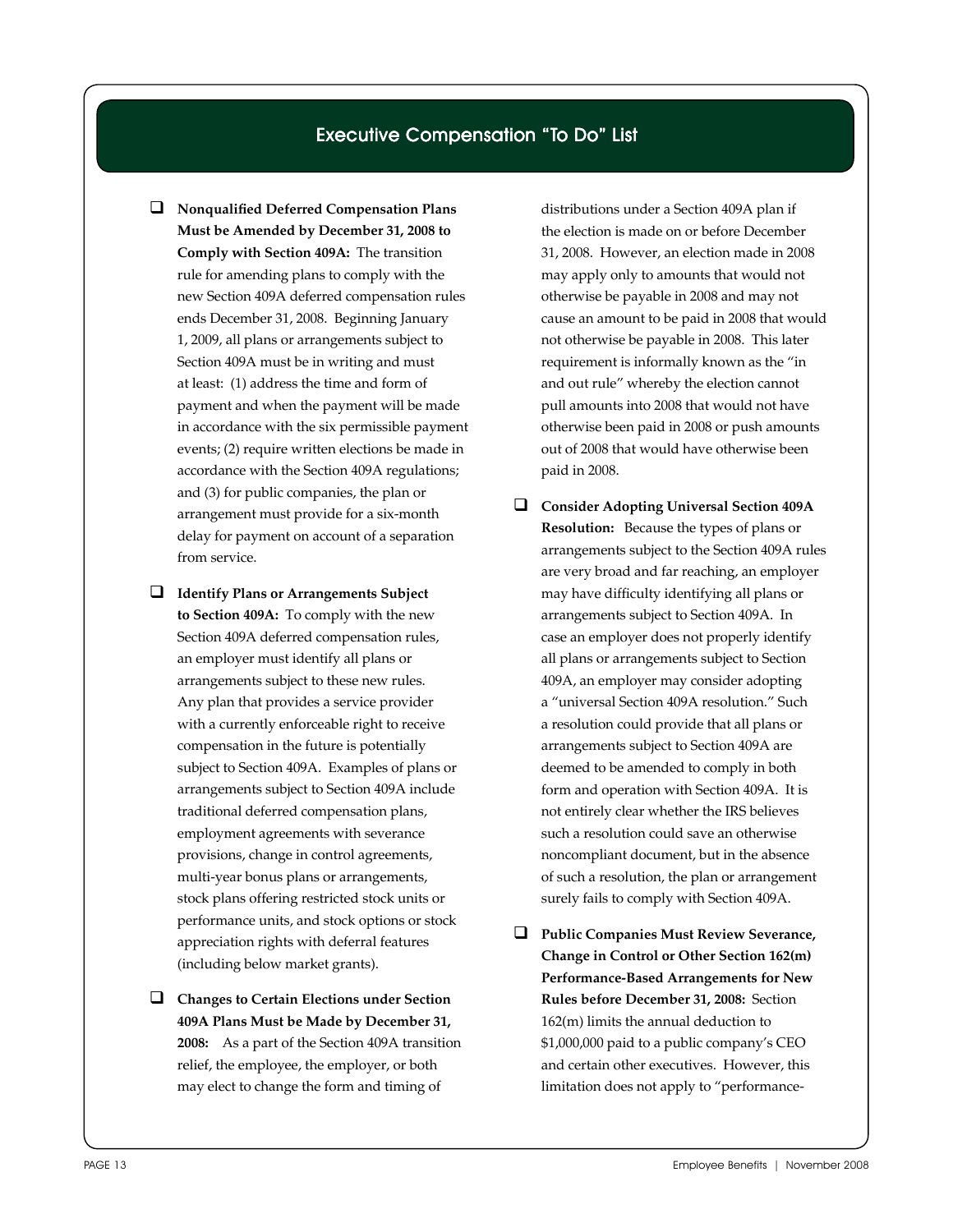#### Executive Compensation "To Do" List (continued)

based compensation." Compensation does not fail to be performance-based if it allows payment on death, disability, or change in control (even if the performance goals are not met). The IRS previously also excepted from the general rule awards paid upon an executive's termination of employment without cause or for good reason. However, in 2008 the IRS changed its position and held that a compensation arrangement is not performance-based if it pays out at target levels upon a termination of employment without cause or for good reason. This is the result even if a termination of employment does not occur and the performance goals are attained. As a result, no payments under the arrangement are considered performancebased even if they are paid after the specified performance goals are met. The IRS' new position is however applied prospectively only and does not apply to: (1) performance periods beginning before January 1, 2009; or (2) employment contracts in effect on February 21, 2008 (not including renewals).

- **Consider Shareholder Reapproval of Section 162(m) Performance Compensation Plans Approved in 2004:** The Section 162(m) regulations require that shareholders reapprove the performance goals with respect to which performance-based compensation is paid every five years (other than stock options and SARs). This means that companies that obtained shareholder approval of plans containing Section 162(m) performance goals in 2004 must resubmit the plans for shareholder approval in 2009. This is generally done by having the shareholders reapprove an updated plan.
- **Code Section 6039 Information Statements Due by January 31, 2009:** Section 6039 requires a corporation to file a return and provide a written information statement to each employee or former employee regarding: (1) the transfer of stock pursuant to the exercise of an Incentive Stock Option ("ISO"), and (2) the transfer by the employee or former employee of stock purchased under an Employee Stock Purchase Plan ("ESPP"). Section 6039 applies to stock purchased under an ESPP if the option to purchase the stock was subject to Section 423(c) of the Internal Revenue Code (the "Code"). Section 423(c) of the Code imposes special rules for certain options granted under an ESPP with exercise prices at grant between 85% and 100% of the fair market value of the stock subject to the option. For ISO grants and ESPP transfers occurring in 2008, the Section 6039 information statements must be provided no later than January 31, 2009. The Section 6039 return requirement does not apply to 2008 transactions, but will apply to 2009 transactions.
- **Review Stock Option Grant Procedures for Upcoming Grants:** The stock option backdating scandals raised serious corporate, tax, accounting, and legal issues that can be resolved by an employer carefully reviewing its stock option grant practices and procedures. An employer should carefully review its stock option plan to determine which entity is charged with making grants under the plan and put in place practices and procedures to ensure that entity takes the appropriate action on the date the options are considered granted.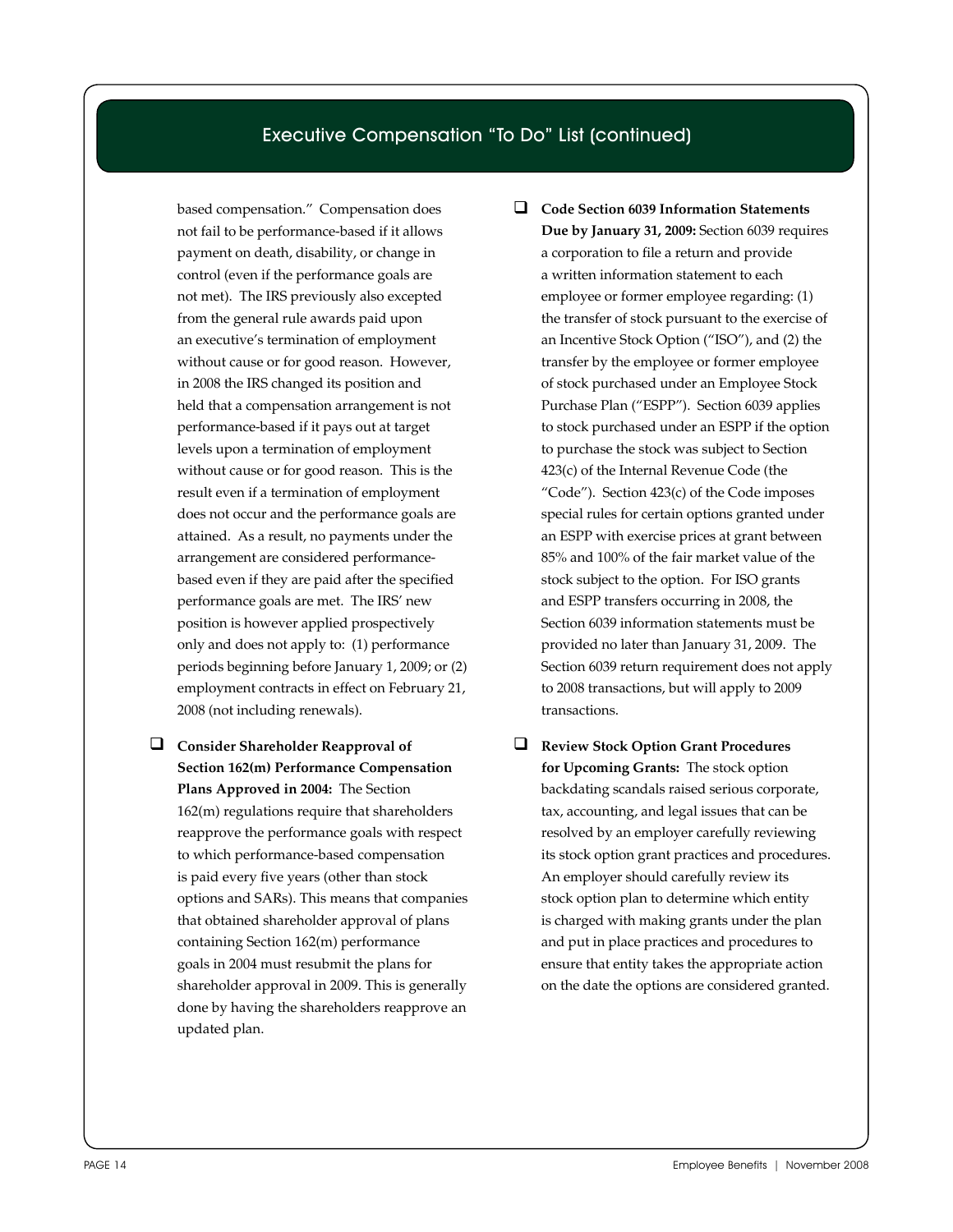## Retirement Plan Limits for 2009

The IRS announced the cost-of-living adjustments to various retirement plan limits for 2009. The key 2009 dollar limits (compared to the 2008 dollar limits) are noted below.

The Social Security Administration separately announced the taxable wage base for 2009, which is noted at the end of the chart.

| Maximum Qualified Retirement Plan Dollar Limits                                                                                                |           |           |
|------------------------------------------------------------------------------------------------------------------------------------------------|-----------|-----------|
|                                                                                                                                                | 2008      | 2009      |
| Limit on Section $401(k)$ deferrals (Section $402(g)$ )                                                                                        | \$15,500  | \$16,500  |
| Dollar limitation for catch-up contributions (Section $414(v)(2)(B(i))$                                                                        | \$5,000   | \$5,500   |
| Limit on deferrals for government and tax-exempt organization deferred<br>compensation plans (Section 457(e)(15))                              | \$15,500  | \$16,500  |
| Annual benefit limitation for a defined benefit plan (Section 415(b)(1)(A))                                                                    | \$185,000 | \$195,000 |
| Limitation on annual contributions to a defined contribution plan (Section 415(c)<br>(1)(A))                                                   | \$46,000  | \$49,000  |
| Limitation on compensation that may be considered by qualified retirement plans<br>(Section $401(a)(17)$ )                                     | \$230,000 | \$245,000 |
| Dollar amount for the definition of highly compensated employee (Section 414(q)<br>(1)(B))                                                     | \$105,000 | \$110,000 |
| Dollar amount for the definition of key employee in a top-heavy plan (Section<br>416(i)(1)(A)(i))                                              | \$150,000 | \$160,000 |
| Dollar amount for determining the maximum account balance in an ESOP subject<br>to a five-year distribution period (Section $409(o)(1)(C(ii))$ | \$935,000 | \$985,000 |
| SIMPLE retirement account limitation (Section $408(p)(2)(E)$ )                                                                                 | \$10,500  | \$11,500  |
| Social Security Taxable Wage Base                                                                                                              | \$102,000 | \$106,800 |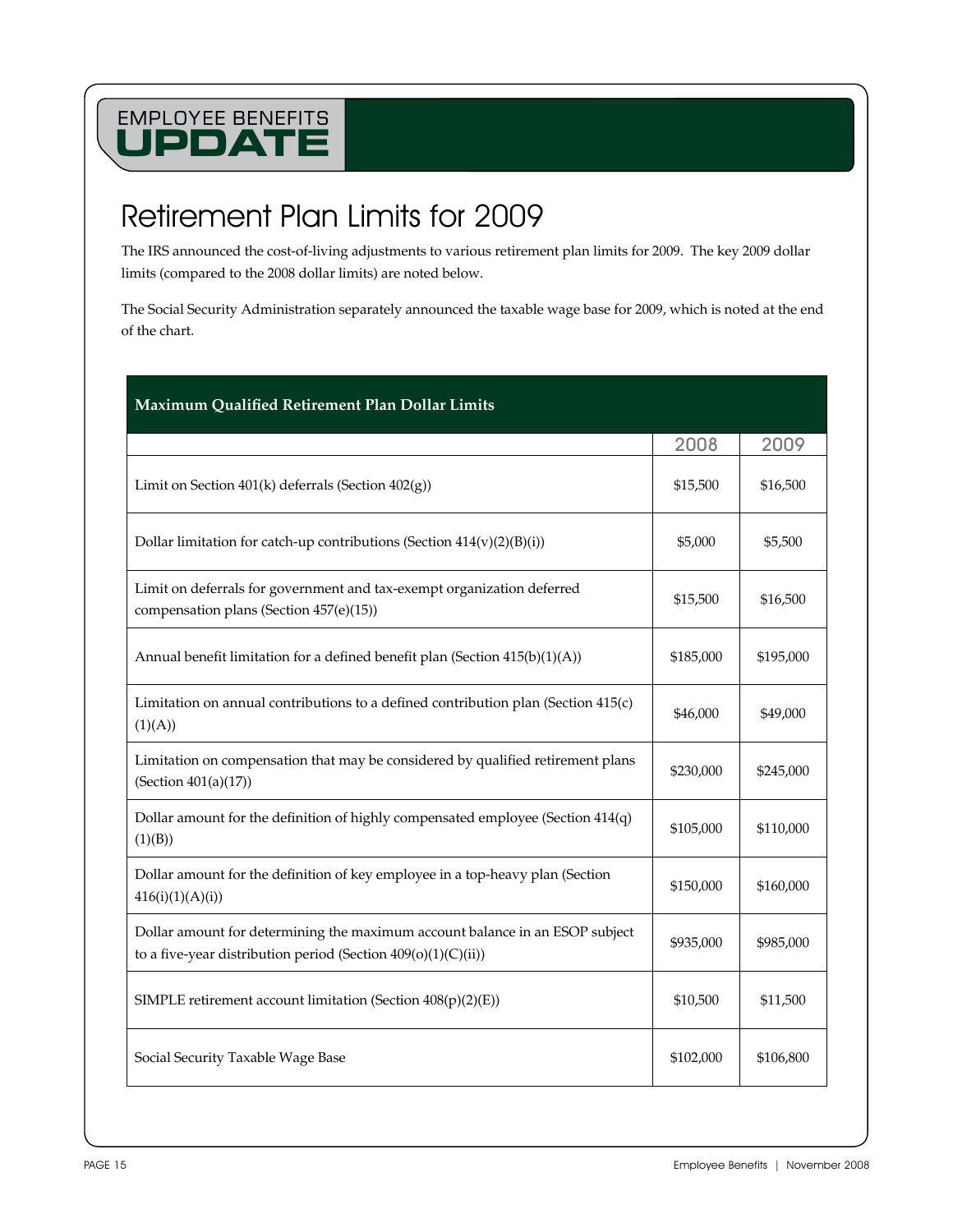## Heroes Earnings Assistance and Relief Tax Act of 2008

On June 17, 2008, President Bush signed the Heroes Earnings Assistance and Relief Tax Act of 2008 (the "HEART Act"), a bill primarily designed to provide tax relief for our nation's military personnel and their families. A summary of the key benefits-related provisions and what actions plan sponsors must take to comply with the HEART Act follows.

#### Death Benefits

All qualified plans, Section 403(b) plans, and Section 457(b) plans **are required** to provide that, in the case of a participant who dies while performing qualified military service, the survivors of the participant are entitled to any additional benefits (other than benefit accruals relating to the period of qualified military service) that would be provided under the plan had the participant resumed employment and then terminated employment on account of death. For example, if a plan provides for accelerated vesting, ancillary life insurance benefits, or other survivor benefits that are contingent upon a participant's death, the plan must provide these benefits to the beneficiary of a participant who dies during qualified military service.

This mandatory change applies to deaths occurring on or after January 1, 2007, which means that plan sponsors must review their records to determine if any participants died while performing qualified military service and, if so, provide their survivors with any additional benefits due to them under the plan.

Qualified plans, Section 403(b) plans, and Section 457(b) plans must be amended no later than the last day of the plan year beginning on or after January 1, 2010 (or January 1, 2012 for governmental plans).

#### Benefit Accruals

Qualified plans, Section 403(b) plans, and Section 457(b) plans **may, but are not required to,** treat a participant who dies or becomes disabled while performing

qualified military service as if the participant resumed employment the day before the death or disability and then terminated employment on the date of death or disability. The plan may provide for full or partial benefit accruals or contributions as long as all individuals performing qualified military service who die or become disabled prior to reemployment are credited with benefits on reasonably equivalent terms. If the contributions are normally contingent upon employee elective deferrals or after-tax contributions, the plan sponsor must calculate the contribution based on the actual average contributions or deferrals made by the employee during the 12-month period prior to military service (or, if less, the average for the actual period of service).

This optional change applies to deaths and disabilities occurring on or after January 1, 2007. Plan sponsors that decide to make this change must determine whether they want to make this change retroactively or prospectively. It is not clear whether plan sponsors that make this change will have to make up elective deferrals and after-tax contributions as well, so plan sponsors may want to wait for more guidance from the IRS before making a decision.

Plan sponsors that wish to make this change must amend their qualified plans, Section 403(b) plans, and/ or Section 457(b) plans no later than the last day of the plan year beginning on or after January 1, 2010 (or January 1, 2012 for governmental plans).

#### Treatment of Differential Military Pay as Wages

Effective January 1, 2009, differential wage payments must be treated as wages and subject to Federal income tax withholding. A differential wage payment is any payment which: (1) is made by an employer to an individual with respect to any period during which the individual is on active duty for a period of more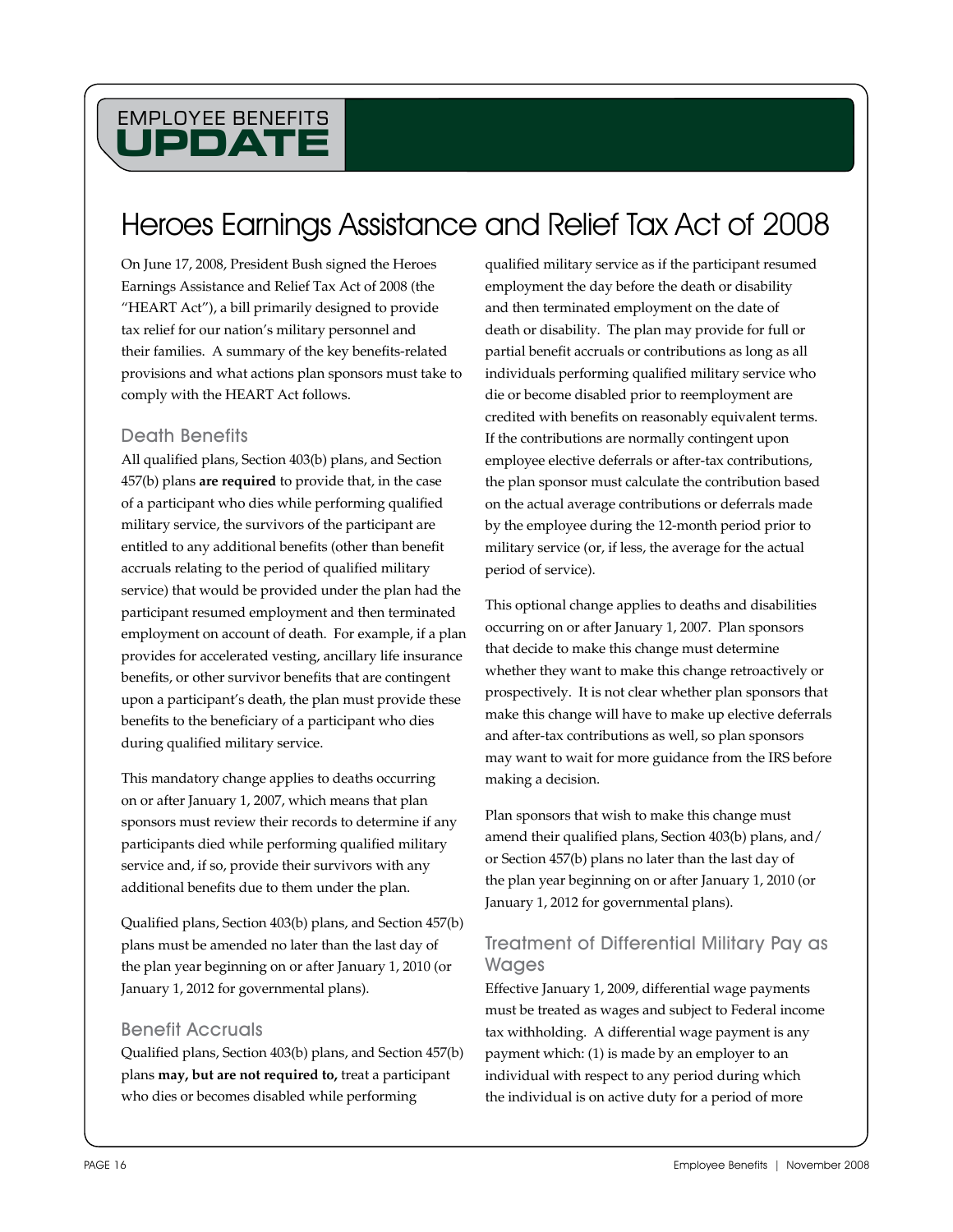than 30 days; and (2) represents all or a portion of the wages that the individual would have received had the individual been performing services for the employer.

Employers should modify their payroll practices to ensure that differential wage payments paid on or after January 1, 2009 are treated as wages and that Federal income taxes are properly withheld.

#### Treatment of Differential Military Pay as Compensation for Plan Purposes

The HEART Act establishes the following new differential wage payment rules with respect to qualified retirement plans, Section 403(b) plans, and Section 457(b) plans:

- An individual receiving differential wage payments must be treated as an employee of the employer making the payment;
- Differential wage payments are required to be treated as compensation under these plans; and
- Contributions or benefits that are based on differential wage payments will satisfy certain nondiscrimination requirements as long as: (1) all employees are entitled to receive differential wage payments on reasonably equivalent terms; and (2) all employees eligible to participate in a retirement plan maintained by the employer are entitled to make contributions based on such differential payments on reasonably equivalent terms.

It is not clear whether the HEART Act requires that: (1) employees be allowed to make elective deferrals on their differential wage payments; and (2) plan sponsors include differential wage payments when calculating employer contributions or accruals. Several groups have requested clarification from the IRS on this issue, pointing out that mandating contributions and benefit accruals on these voluntary payments seems inconsistent and, in certain circumstances, would actually reduce benefits (e.g., in final average defined benefit plans).

This mandatory change is effective January 1, 2009.

Qualified plans, Section 403(b) plans, and Section 457(b) plans must be amended no later than the last day of the plan year beginning on or after January 1, 2010 (or January 1, 2012 for governmental plans).

### Distributions of Elective Deferrals

A participant in a Section 401(k) plan, Section 403(b) plan, or Section 457(b) plan who is receiving differential wage payments will nonetheless be treated as severed from employment during any period the participant is on active duty for a period of more than 30 days and may take a distribution of his/her elective deferrals. If a participant takes a distribution from the plan, the participant is prohibited from making elective deferrals or employee contributions during the 6-month period beginning on the date of the distribution.

Presumably, participants who are not receiving differential wage payments, but who are on active duty for a period of more than 30 days, may also take a distribution, however, further guidance from the IRS on this issue is welcome. It is also unclear whether the participant must wait until the 31<sup>st</sup> day of active duty to take the distribution.

This mandatory change is effective January 1, 2009.

Qualified plans, Section 403(b) plans, and Section 457(b) plans must be amended no later than the last day of the first plan year beginning on or after January 1, 2010 (or January 1, 2012 for governmental plans).

#### PPA Section 401(k) and Section 403(b) Qualified Reservist Distributions The Pension Protection Act of 2006 (the "PPA") amended Section 72(t) of the Internal Revenue Code

to provide that the 10% early withdrawal penalty does not apply to a qualified reservist distribution ("QRD"). A QRD is a distribution of elective deferrals under a Section 401(k) plan or Section 403(b) plan that is made to a reservist called up for active duty between September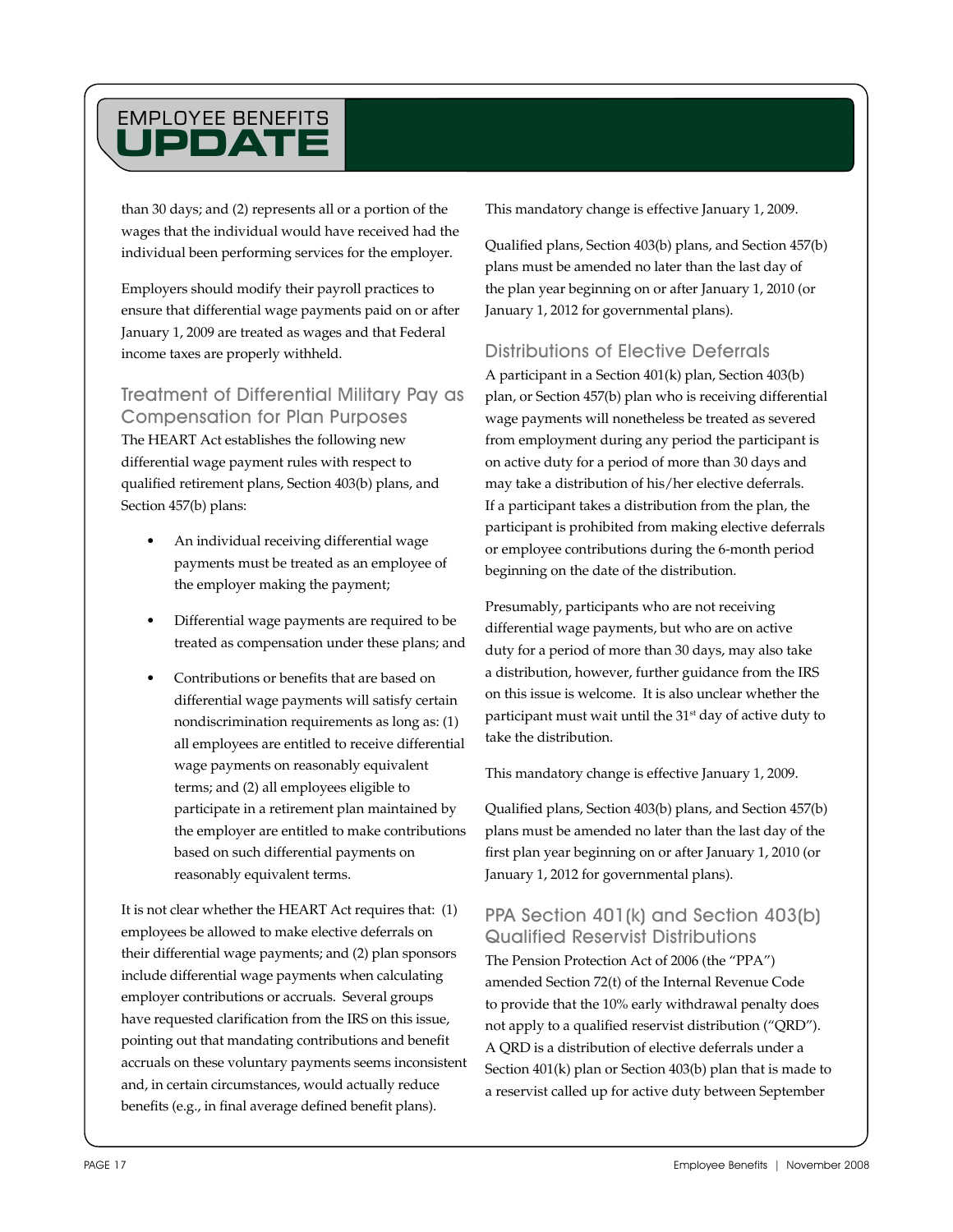11, 2001 and December 31, 2007 for at least 179 days or for an indefinite period, provided that such distribution is made during the individual's period of active duty. Individuals may repay all or part of the distribution back into an IRA within two years after the period of active duty.

The HEART Act makes the rules applicable to QRDs permanent with respect to individuals ordered or called to active duty on or after December 31, 2007.

Section 401(k) and Section 403(b) plan sponsors are not required to provide for QRDs. Plan sponsors that have allowed these distributions must amend their plans to include these provisions no later than the last day of the 2009 plan year.

There is some overlap between the HEART Act elective deferral distributions and the PPA QRDs. Plan sponsors should familiarize themselves with the rules applicable to both to ensure that their plans are administered correctly.

#### Health FSA Qualified Reservist **Distributions**

The HEART Act amends Code Section 125 to allow employers to provide QRDs from health FSAs to employees who are called to duty for 180 or more days or indefinitely. A QRD for this purpose is a distribution of all or a portion of the balance in an employee's health FSA account that is made during the period of the call up or order and ends on the last day that reimbursements could otherwise be made under the health FSA for the plan year. The purpose of the change is to prevent reservists from forfeiting their health FSA balances when called to active duty. Such distributions are taxable and must be reported as wages on the employee's W-2 for the year in which the QRD is paid to the employee.

This is an optional change. Employers that want to permit QRDs may do so effective as early as June 17, 2008. IRS Notice 2008-82 includes a transition rule allowing plans to be retroactively amended for QRDs made before January 1, 2010. The retroactive amendment must be adopted by December 31, 2009.

## New Aggregation Rules for Tax Exempt Entities

For certain plan testing purposes, the Internal Revenue Code (the "Code") treats two or more employers as a single employer if the employers are part of the same "controlled group" or "affiliated service group" by looking at common ownership or a combination of common ownership and joint activity.

In addition to the controlled group rules and affiliated service group rules, organizations that are exempt from tax under Section 501(a) also have to determine if any other entities should be aggregated using certain additional common control rules that will become effective for plan years after December 31, 2008.

It is important to note that these rules are in addition to the controlled group rules and affiliated service group rules. For example, if an exempt organization owns 80% or more of the total value of all classes of stock of a for-profit organization, the organizations are under common control as a parent-subsidiary group under the controlled group rules.

#### Required Aggregation

An exempt organization must be aggregated with any other organization if either of the following two circumstances apply: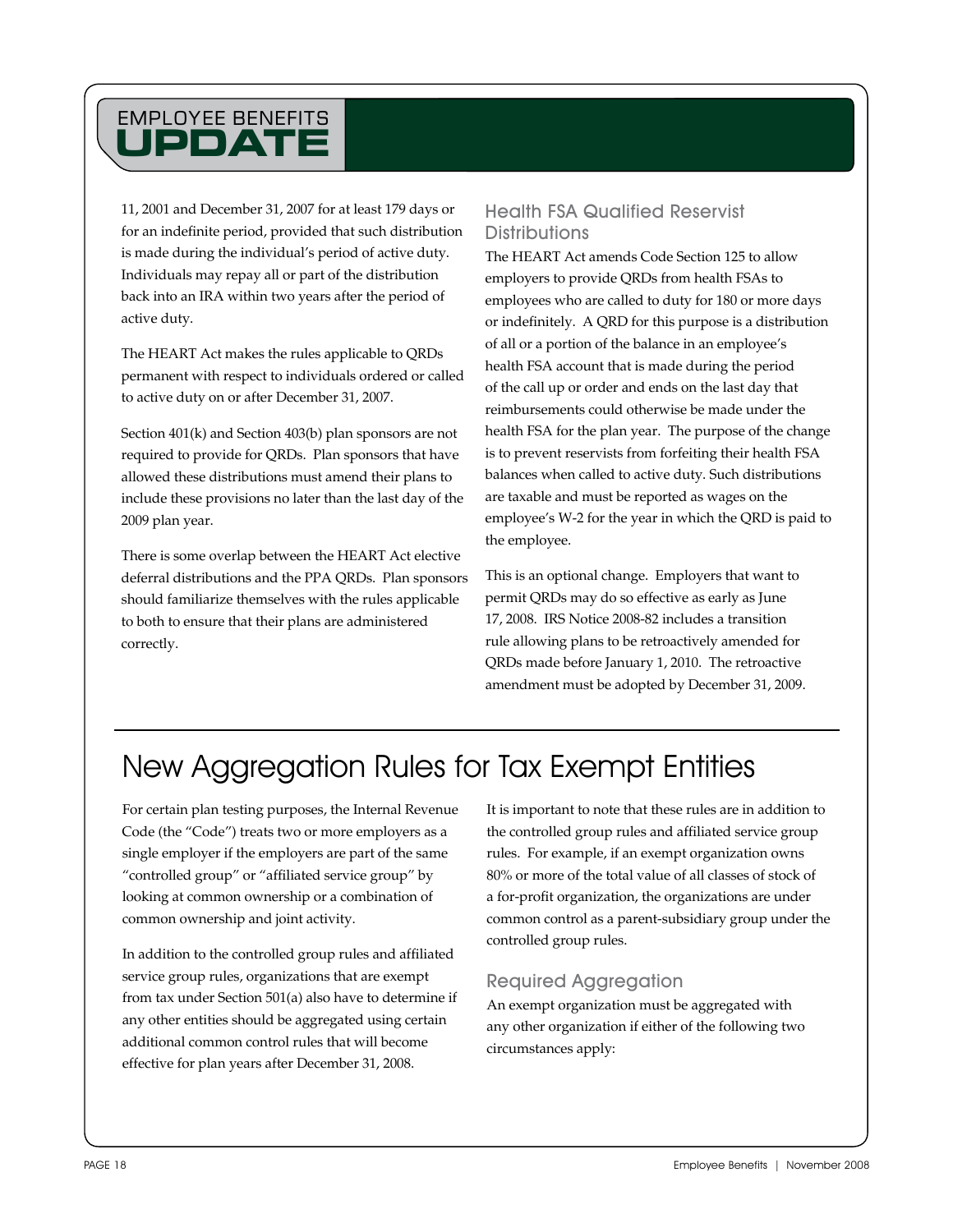- At least 80% of the directors or trustees of one organization are representatives of the other organization. A trustee or director is treated as a representative of another exempt organization if he or she also is a trustee, director, agent, or employee of the other exempt organization.
- At least 80% of the directors or trustees of one organization are directly or indirectly controlled by the other organization. A trustee or director is controlled by another organization if the other organization has the general power to remove such trustee or director and designate a new trustee or director. The determination of whether a person has the power to remove or designate a trustee or director is based on all the facts and circumstances.

#### Permissive Aggregation of Entities with Common Exempt Purpose

Two exempt organizations can choose to be part of the same common control group and jointly sponsor a single plan if the organizations regularly coordinate their dayto-day exempt activities.

**Example:** If two exempt organizations have a history of regular coordination of day-to-day activities, but there is less than 80% overlap in board membership, the two organizations are not under common control but may chose to treat themselves as under common control assuming that both act in a manner that is consistent with such choice.

#### Anti-Abuse Rule

If the IRS determines that the structure of one or more exempt organizations or the positions taken by those organizations have the effect of evading certain employee benefit plan requirements, the IRS may treat an entity as under common control with the exempt organization. The Treasury regulations provide the following example:

**Example:** If two closely related exempt organizations have several trustees in common and the common trustees constitute fewer than 80% of the trustees of either organization, but one of the organizations has the power to remove any of the trustees of the other organization and select the slate of replacement nominees, the IRS will treat the entities as under common control.

Plan sponsors should review the new tax-exempt common control rules to determine whether there are any other business entities that should be included for certain qualified retirement, health, and welfare plan testing purposes. Plan sponsors can choose whether to include or exclude other employers from participating in some or all of their plans, however, they will have to be included when running certain nondiscrimination tests under the Code. Plan sponsors should also review their plan documents to determine if any amendments are necessary, for example, if the plan generally allows participation by members of the controlled group or affiliated service group, but the plan sponsor wants to exclude members under the new tax exempt common control rules from participating in the plan.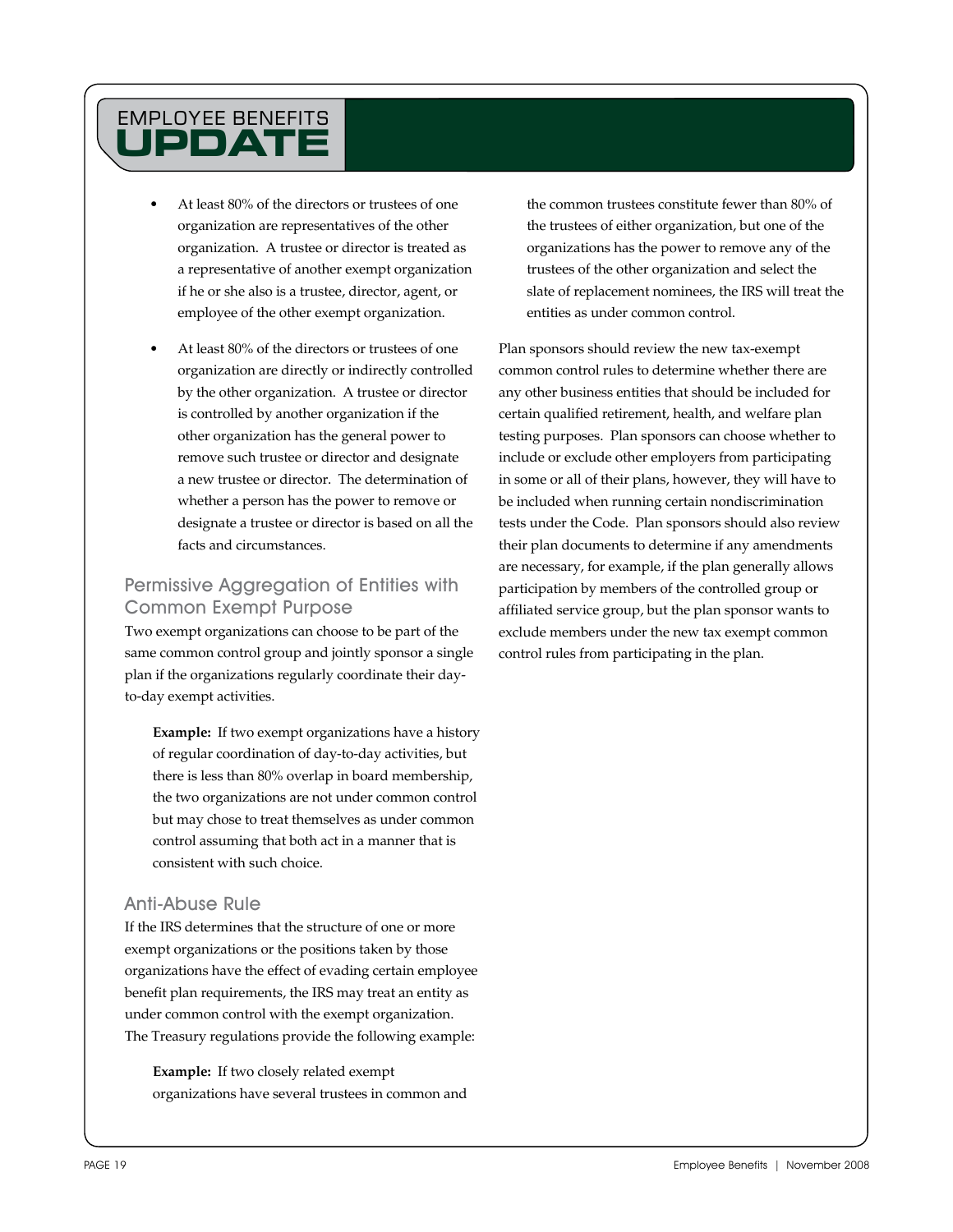## IRS Issues Proposed Regulations on Notice to Participants of Consequences of Failing to Defer Receipt of Qualified Plan Distributions

Section 411(a)(11) of the Internal Revenue Code (the "Code") prohibits a plan from distributing a participant's vested benefit without consent if the benefit exceeds \$5,000. The participant also must be informed of the right, if any, to defer the distribution. The Pension Protection Act of 2006 also requires participants to receive notice of the consequences of failing to defer a distribution from a qualified plan.

On October 8, 2008, the Internal Revenue Service issued proposed regulations on the requirements to notify participants of the consequences of failing to defer a distribution from a qualified plan. The proposed regulations provide guidance on the content of the notice to a participant describing the consequences of failing to defer. The proposed regulations require that the participant notice contain the following information:

A description of the Federal tax implications of failing to defer including: (1) differences in the timing of inclusion in taxable income of a distribution that is not rolled over (or not eligible to be rolled over) and a distribution that is deferred until it is no longer immediately distributable (including, if applicable, differences in the taxation of distributions of designated Roth contributions); (2) the application of the 10% additional tax on certain distributions before age 59½ under Section 72(t) of the Code; and (3) in the case of a defined contribution plan, loss of the opportunity upon immediate commencement for future tax-favored treatment of earnings if the distribution is not rolled over (or not eligible to be rolled

over) to an eligible retirement plan described in Section  $402(c)(8)(B)$  of the Code.

- Defined contribution plans also must include: (1) a statement that some currently available investment options in the plan may not be generally available on similar terms outside the plan and contact information for obtaining additional information on the general availability outside the plan of currently available investment options in the plan; and (2) a statement that fees and expenses (including administrative or investment-related fees) outside the plan may be different from fees and expenses that apply to the participant's account and contact information for obtaining information on such fees.
- Defined benefit plans must include a statement of the amount payable to the participant under the normal form of benefit both upon immediate commencement and when the benefit is no longer immediately distributable (i.e., the later of age 62 or attainment of normal retirement age).
- All qualified plans also must include an explanation of any provisions of the plan (and provisions of an accident or health plan maintained by the employer) that could reasonably be expected to materially affect a participant's decision whether to defer receipt of the distribution. Examples of these provisions include a description of retiree health benefits if such benefits are limited to participants who have an undistributed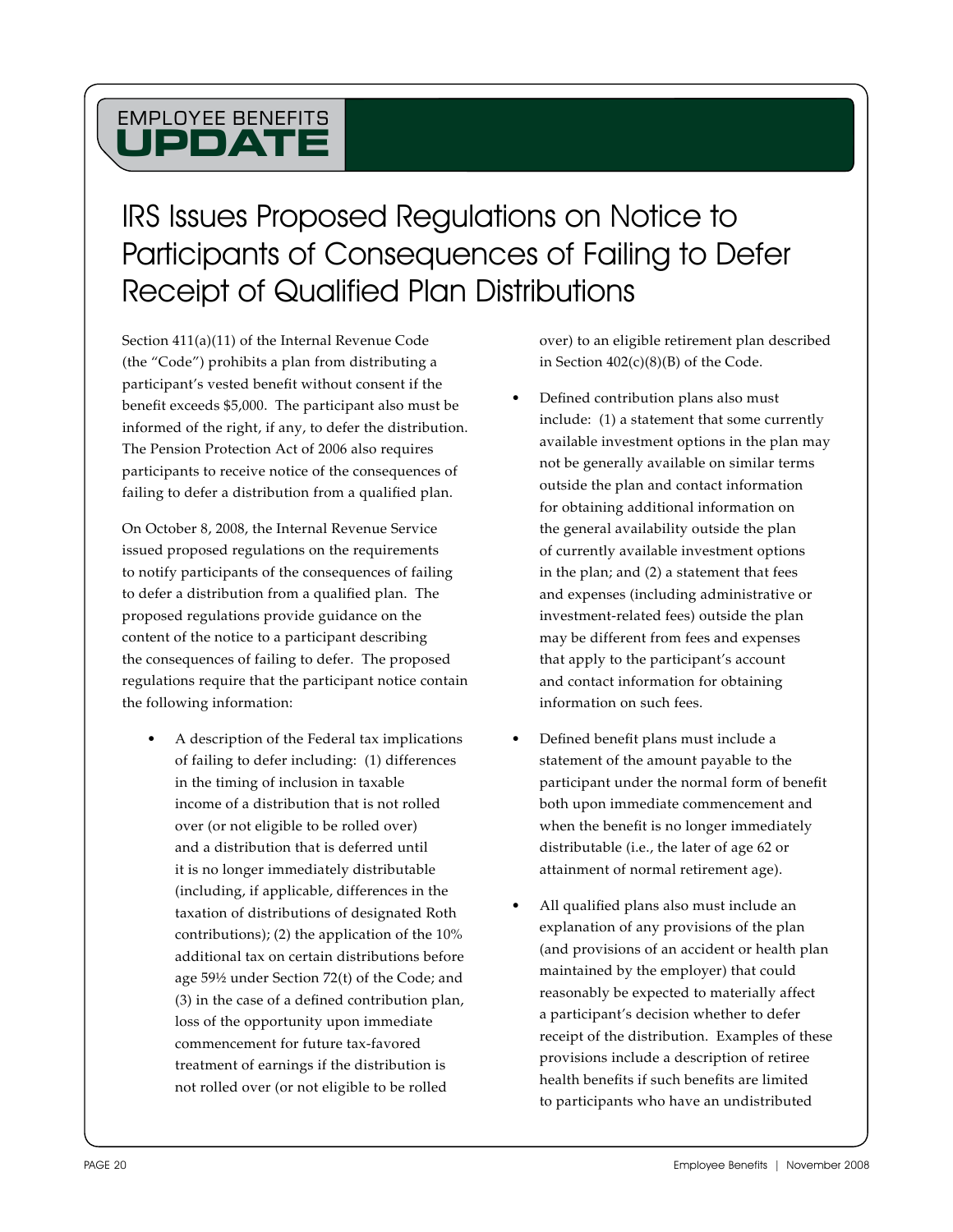benefit under the employer's retirement plan, eligibility for early retirement subsidies or social security supplements, plan terms under which the benefit of a rehired participant who failed to defer may be adversely affected by the decision not to defer, or plan terms under which undistributed benefits that are otherwise nonforfeitable become forfeitable upon the participant's death.

This information generally must appear together (for example, in a list of consequences of failing to defer), but the notice may still satisfying the requirements of the proposed regulations if it includes a crossreference to whether the required information may be found in notices or other information provided or made available to the participant, as long as the notice of consequences of failing to defer includes a statement of how the referenced information may be obtained without charge and explains why the referenced information is relevant to the decision of whether to defer.

Effective Date of Proposed Regulations The proposed regulations become effective beginning on or after the first day of the first plan year beginning on or after January 1, 2010, but not earlier than 90 days following the publication of the final regulations.

Prior to the issuance of the final regulations, plans must make a "reasonable attempt" to comply with the new requirement. A plan is treated as complying with these requirements if: (1) the plan complies either with the proposed regulations or with the requirements set forth in Notice 2007-7, Q&A-32 and Q&A-33; or (2) if the plan administrator makes a reasonable attempt to comply with the requirement that the description of a participant's right, if any, to defer receipt of a distribution shall also describe the consequences of failing to defer such receipt.

## Department of Labor issues Proposed Regulations and Class Exemptions Relating to Investment Advice

Before the passage of the Pension Protection Act of 2006 (the "PPA"), the ability of a plan fiduciary to provide investment advice regarding its own products was limited. The PPA loosens these restrictions. Because of the potential conflict of interest that may arise in this context, the PPA contains safeguards designed to ensure participants are receiving objective investment guidance.

The PPA provides that an otherwise conflicted plan fiduciary may only provide investment advice pursuant to an "eligible investment advice arrangement." The

PPA permits conflicted fiduciary advisers to provide investment advice based on "generally accepted investment theories" if the fees received by the fiduciary do not vary depending on the investment option selected. Alternatively, the PPA permits conflicted fiduciary advisers to provide investment advice pursuant to an unbiased computer model.

The Department of Labor recently released regulations implementing the PPA investment advice provisions. The proposed regulations generally track the PPA,